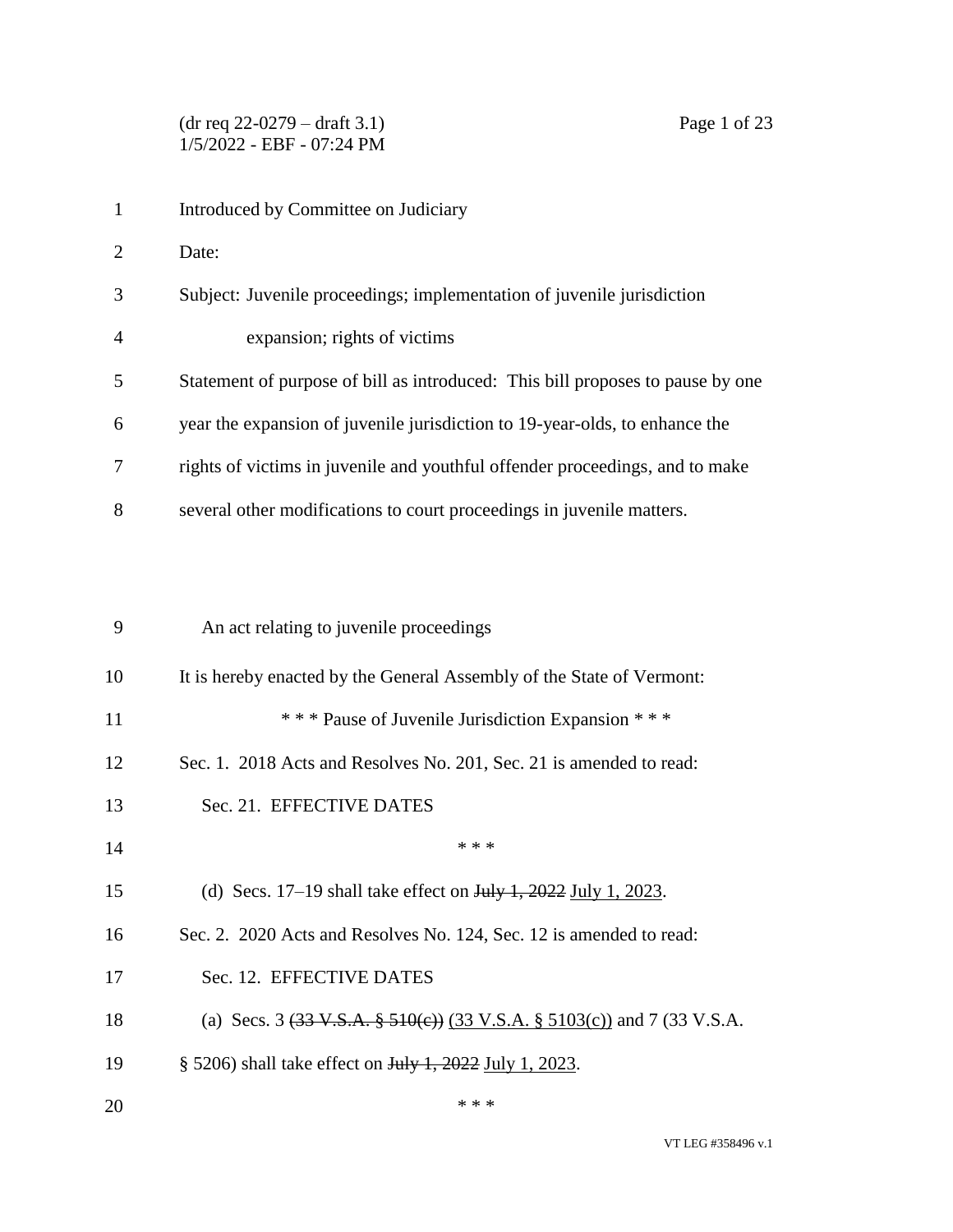(dr req 22-0279 – draft 3.1) Page 2 of 23 1/5/2022 - EBF - 07:24 PM

| $\mathbf{1}$   | *** Victim's Compensation and Restitution in Juvenile Proceedings ***              |
|----------------|------------------------------------------------------------------------------------|
| $\overline{2}$ | Sec. 3. 33 V.S.A. § 5119 is amended to read:                                       |
| 3              | § 5119. SEALING OF RECORDS                                                         |
| $\overline{4}$ | * * *                                                                              |
| 5              | (i) Upon receipt of a court order to seal a record relating to an offense for      |
| 6              | which there is an identifiable victim, a State's Attorney shall record the name    |
| 7              | and date of birth of the victim, the offense, and the date of the offense. The     |
| 8              | name and any identifying information regarding the defendant shall not be          |
| 9              | recorded. Victim information retained by a State's Attorney pursuant to this       |
| 10             | subsection shall be available only to victims' advocates, the Victims'             |
| 11             | Compensation Program, and the victim and shall otherwise be confidential.          |
| 12             | The Victim's Compensation Program may be provided with a copy, redacted            |
| 13             | of all information identifying the youth or delinquent child, of the affidavit for |
| 14             | the sole purpose of verifying the expenses in a victim's compensation              |
| 15             | application submitted pursuant to 13 V.S.A. § 5353.                                |
| 16             | * * *                                                                              |
| 17             | Sec. 4. 33 V.S.A. § 5235 is amended to read:                                       |
| 18             | § 5235. JUVENILE RESTITUTION                                                       |
| 19             | * * *                                                                              |
| 20             | (e) In the event the juvenile is unable to pay the restitution judgment order      |
| 21             | at the time of disposition, the court shall fix the amount thereof, which shall    |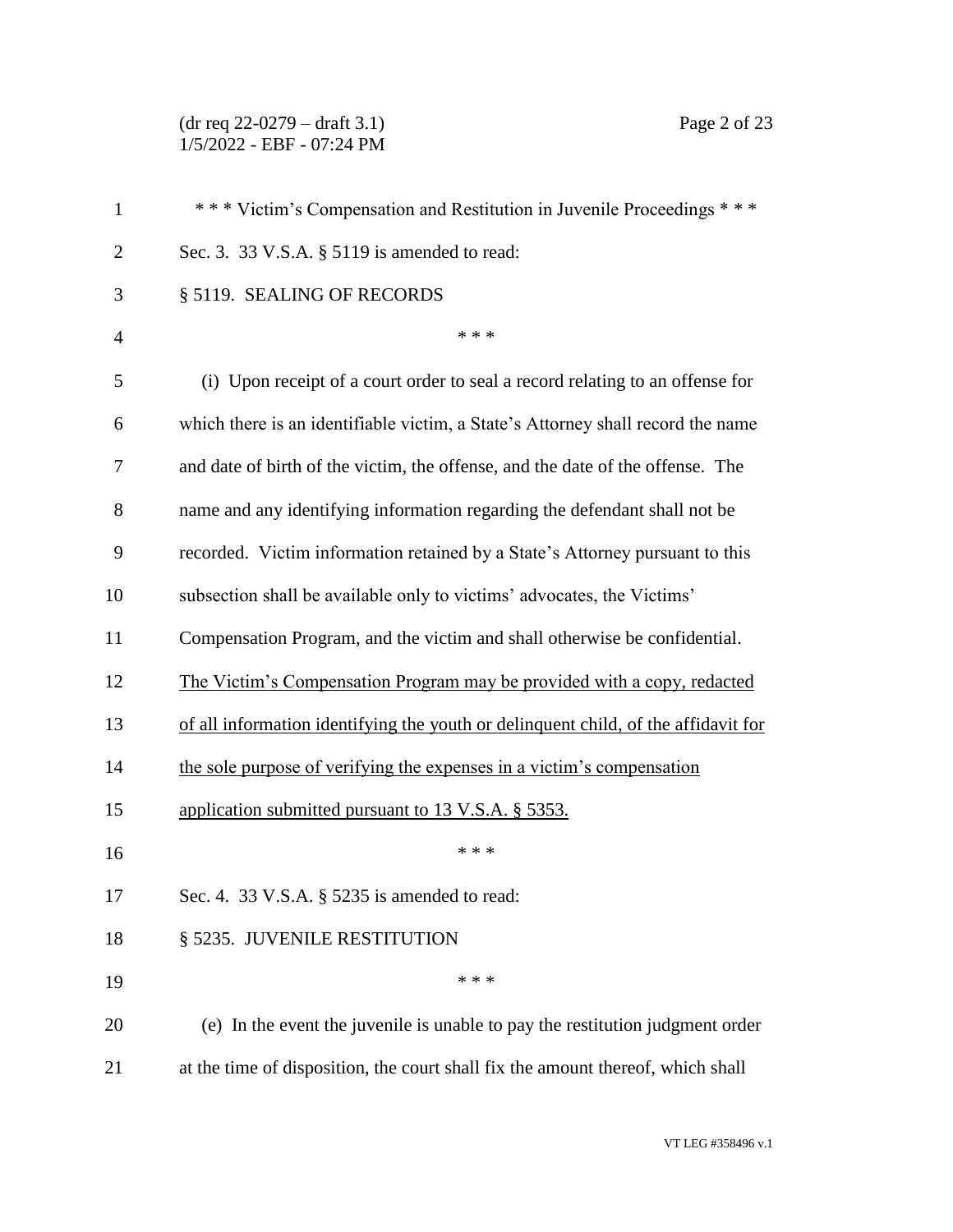(dr req 22-0279 – draft 3.1) Page 3 of 23 1/5/2022 - EBF - 07:24 PM

| $\mathbf{1}$   | not exceed an amount the juvenile can or will be able to pay, and shall fix the |
|----------------|---------------------------------------------------------------------------------|
| $\overline{2}$ | manner of performance or refer to a restorative justice program that will       |
| 3              | address how loss resulting from the delinquency will be addressed, and          |
| $\overline{4}$ | establish a restitution payment schedule based upon the juvenile's current and  |
| 5              | reasonably foreseeable future ability to pay, subject to modification under     |
| 6              | section 5264 of this title.                                                     |
| 7              | * * *                                                                           |
| 8              | $(k)(1)$ The Restitution Unit may bring an action to enforce a restitution      |
| 9              | order issued under this section in the Superior or Small Claims Court of the    |
| 10             | county where the offender resides or in the county where the order was issued.  |
| 11             | In an action under this subsection, a restitution order issued in a juvenile    |
| 12             | proceeding shall be enforceable in Superior or Small Claims Court in the same   |
| 13             | manner as a civil judgment. Superior and Small Claims Court filing fees shall   |
| 14             | be waived for an action under this subsection and for an action to renew a      |
| 15             | restitution judgment.                                                           |
| 16             | (2) An action under this subsection may be brought only after the               |
| 17             | offender reaches 18 years of age and shall not be subject to any limitations    |
| 18             | period.                                                                         |
| 19             | (3) For purposes of this subsection, a restitution order issued in a            |
| 20             | juvenile proceeding shall not be confidential. The sealing of a juvenile record |
| 21             | shall not affect the authority of the Restitution Unit to enforce a restitution |
|                |                                                                                 |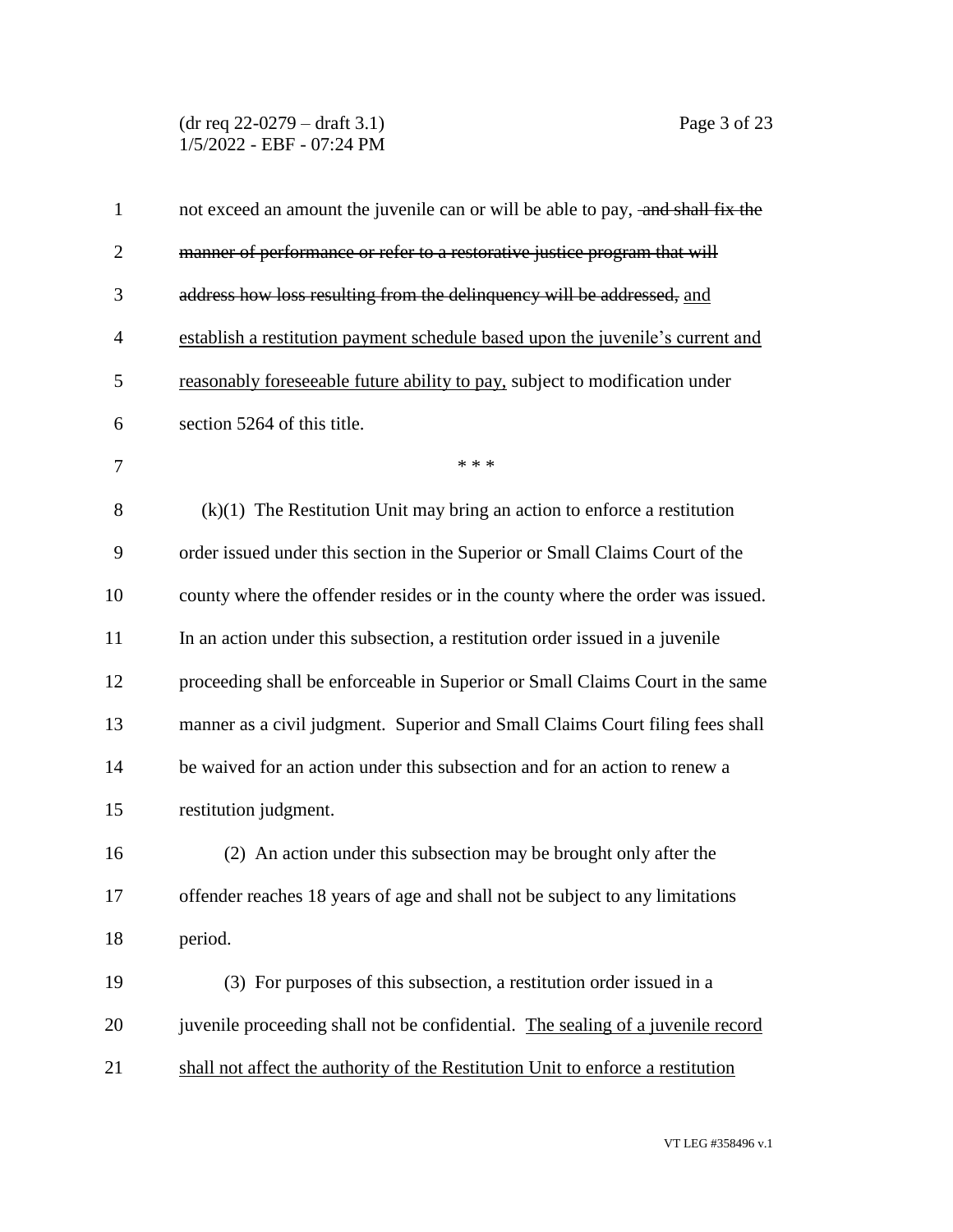(dr req 22-0279 – draft 3.1) Page 4 of 23 1/5/2022 - EBF - 07:24 PM

| 1              | order in the same manner as a civil judgment under subdivision (1) of this          |
|----------------|-------------------------------------------------------------------------------------|
| $\overline{2}$ | subsection $(k)$ .                                                                  |
| 3              | *** Rights of Victims in Juvenile and Youthful Offender Proceedings ***             |
| 4              | Sec. 5. 13 V.S.A. § 5304 is amended to read:                                        |
| 5              | § 5304. VICTIMS ASSISTANCE PROGRAM                                                  |
| 6              | * * *                                                                               |
| 7              | (2) Notification. Victims, other than victims of acts of delinquency,               |
| 8              | shall be notified in a timely manner when a court proceeding involving their        |
| 9              | case is scheduled to take place and when a court proceeding to which they           |
| 10             | have been summoned will not take place as scheduled. Victims shall also be          |
| 11             | notified as to the final disposition of the case, and shall be notified of their    |
| 12             | right to request notification of a person's release or escape under section 5305    |
| 13             | of this title. Notwithstanding this subdivision, the notification rights of victims |
| 14             | of delinquent acts are governed by chapters 52 and 52A of Title 33.                 |
| 15             | * * *                                                                               |
| 16             | Sec. 6. 13 V.S.A. § 5305 is amended to read:                                        |
| 17             | § 5305. INFORMATION CONCERNING RELEASE FROM CUSTODY                                 |
| 18             | (a) Victims, other than victims of acts of delinquency, and affected persons        |
| 19             | shall have the right to request notification by the agency having custody of the    |
| 20             | defendant before the defendant is released, including a release on bail or          |
| 21             | conditions of release, furlough, or other community program,; upon                  |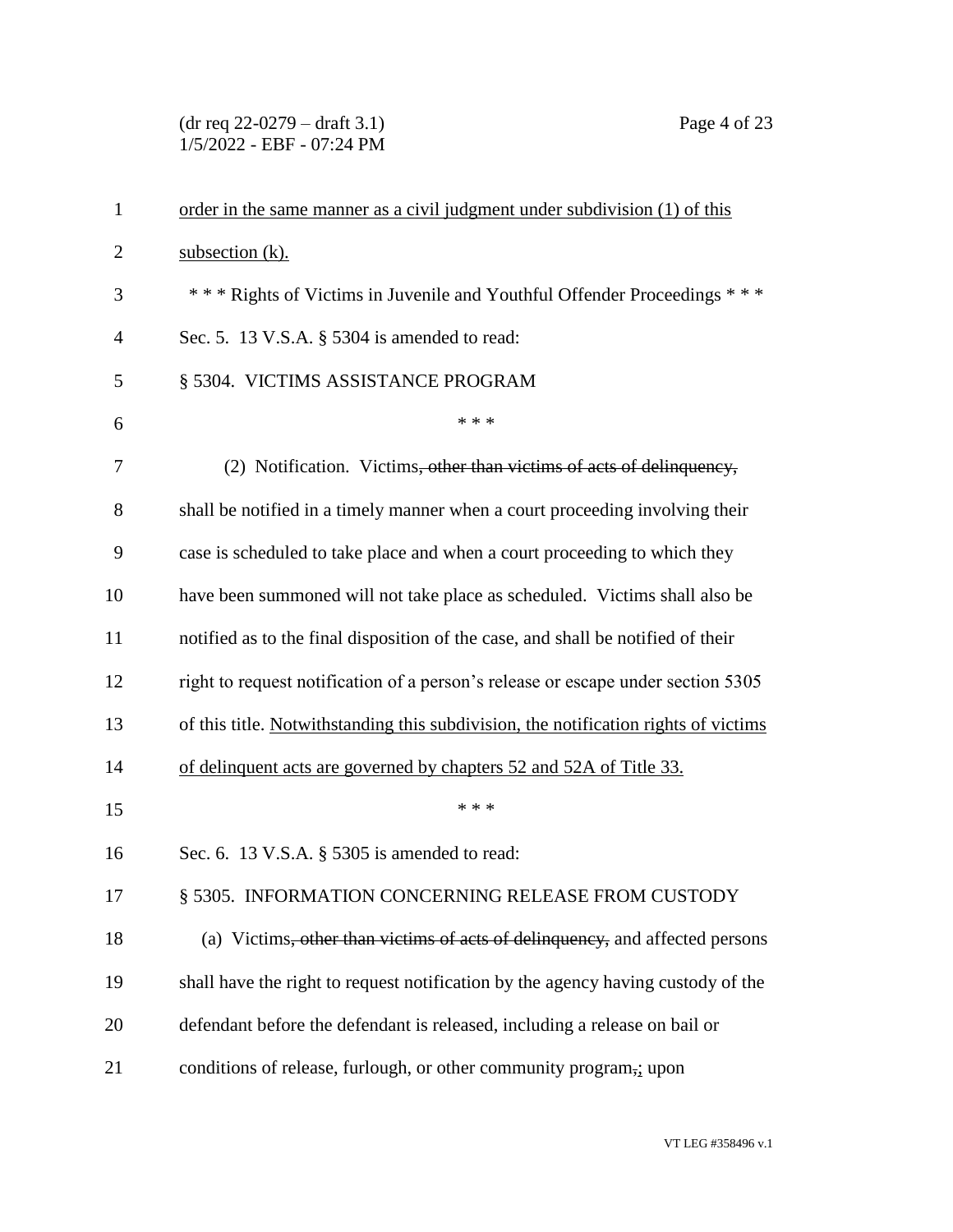(dr req 22-0279 – draft 3.1) Page 5 of 23 1/5/2022 - EBF - 07:24 PM

| $\mathbf{1}$   | termination or discharge from probation,; or whenever the defendant escapes,      |
|----------------|-----------------------------------------------------------------------------------|
| $\overline{2}$ | is recaptured, dies, or receives a pardon or commutation of sentence. Notice      |
| 3              | shall be given to the victim or affected person as expeditiously as possible at   |
| $\overline{4}$ | the address or telephone number provided to the agency having custody of the      |
| 5              | defendant by the person requesting notice. Any address or telephone number        |
| 6              | so provided shall be kept confidential. The prosecutor's office shall ensure      |
| 7              | that victims are made aware of their right to notification of an offender's       |
| 8              | scheduled release date pursuant to this section. Notwithstanding this             |
| 9              | subsection, the right to information for victims of delinquent acts is governed   |
| 10             | by chapters 52 and 52A of Title 33.                                               |
| 11             | * * *                                                                             |
| 12             | Sec. 7. 33 V.S.A. § 5110 is amended to read:                                      |
| 13             | § 5110. CONDUCT OF HEARINGS                                                       |
| 14             | (a) Hearings under the juvenile judicial proceedings chapters shall be            |
| 15             | conducted by the court without a jury and shall be confidential.                  |
| 16             | (b) The general public shall be excluded from hearings under the juvenile         |
| 17             | judicial proceedings chapters, and only the parties, their counsel, witnesses     |
| 18             | persons accompanying a party for his or her the party's assistance, and such      |
| 19             | other persons as the court finds to have a proper interest in the case or in the  |
| 20             | work of the court, including a foster parent or a representative of a residential |
| 21             | program where the child resides, may be admitted by the court. An individual      |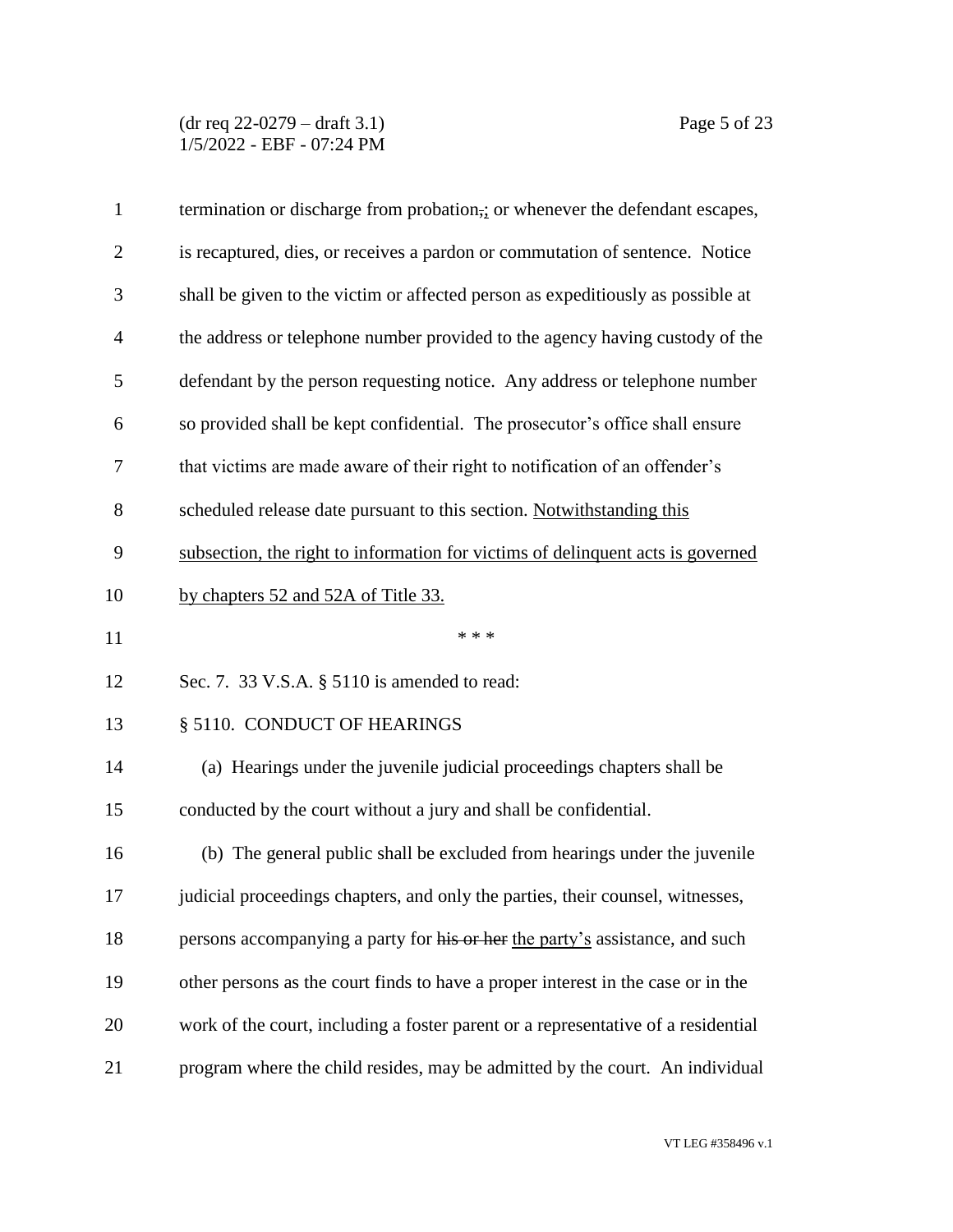### (dr req 22-0279 – draft 3.1) Page 6 of 23 1/5/2022 - EBF - 07:24 PM

| $\mathbf{1}$   | without party status seeking inclusion in the hearing in accordance with this     |
|----------------|-----------------------------------------------------------------------------------|
| $\overline{2}$ | subsection may petition the court for admittance by filing a request with the     |
| 3              | clerk of the court. This subsection shall not prohibit a victim's exercise of his |
| $\overline{4}$ | or her rights under sections 5233 and 5234 of this title, and as otherwise        |
| 5              | provided by law.                                                                  |
| 6              | (c) There shall be no publicity given by any person to any proceedings            |
| 7              | under the authority of the juvenile judicial proceedings chapters except with     |
| 8              | the consent of the child, the child's guardian ad litem, and the child's parent,  |
| 9              | guardian, or custodian. A person who violates this provision may be subject to    |
| 10             | contempt proceedings pursuant to Rule 16 of the Vermont Rules for Family          |
| 11             | Proceedings. This subsection shall not prohibit a victim from discussing          |
| 12             | underlying facts of the alleged offense that resulted in death or physical,       |
| 13             | emotional, or financial injury to the victim, provided that, unless otherwise     |
| 14             | provided by law or court order, a victim shall not disclose what occurs during a  |
| 15             | court proceeding, or information learned through a court proceeding that is not   |
| 16             | an underlying facts of the alleged offense that resulted in death or physical,    |
| 17             | emotional, or financial injury to the victim.                                     |
| 18             | (d) This section shall not prohibit a victim's exercise of rights provided by     |
| 19             | section 5234 of this title, and as otherwise provided by law.                     |
| 20             | Sec. 8. 33 V.S.A. § 5126 is added to read:                                        |
| 21             | § 5126. INFORMATION FROM LAW ENFORCEMENT AGENCY                                   |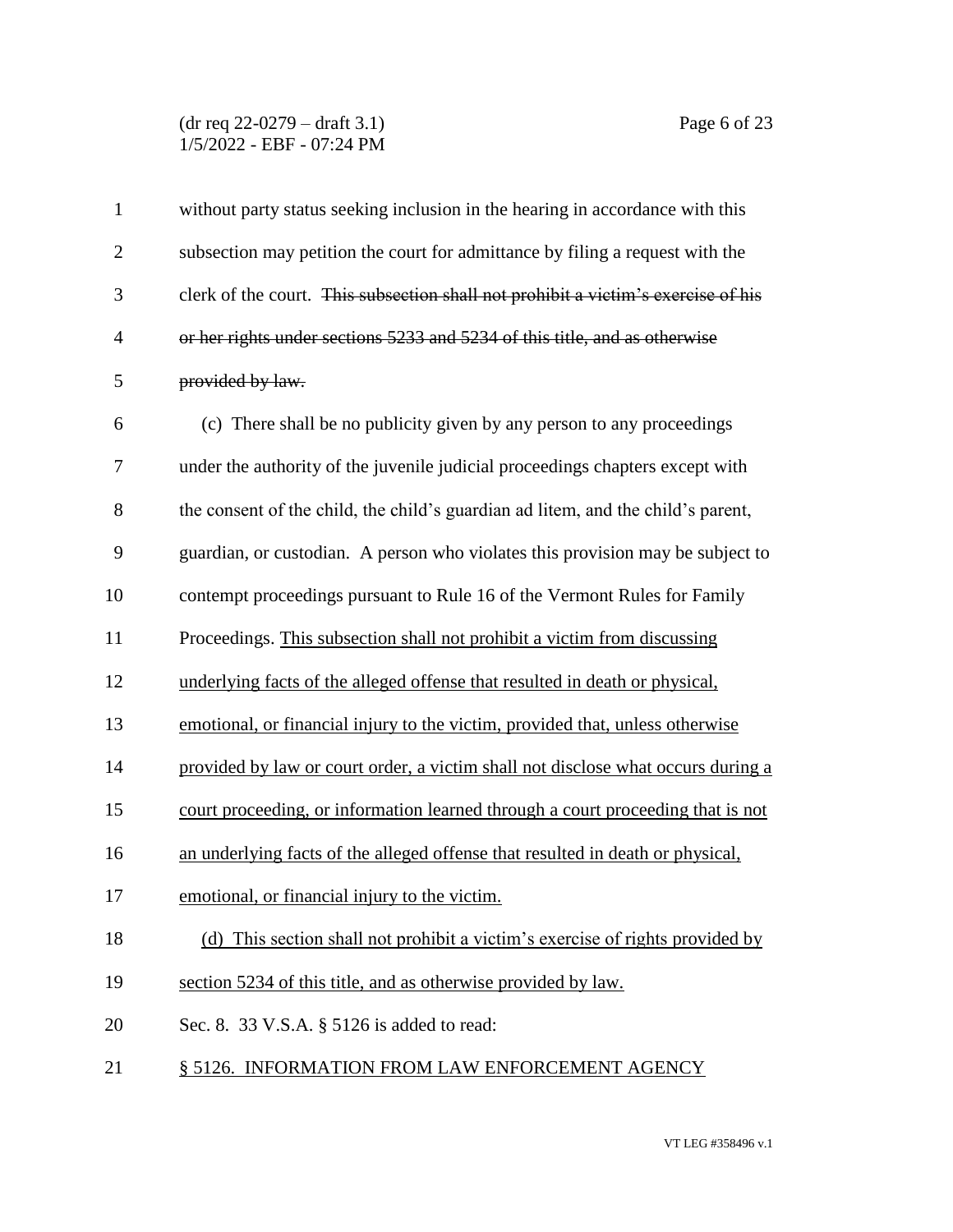# (dr req 22-0279 – draft 3.1) Page 7 of 23 1/5/2022 - EBF - 07:24 PM

| $\mathbf{1}$   | (a) Information to all victims in juvenile and youthful offender                  |
|----------------|-----------------------------------------------------------------------------------|
| $\overline{2}$ | proceedings. After initial contact between a victim and a law enforcement         |
| 3              | agency responsible for investigating the offense, the agency shall promptly       |
| $\overline{4}$ | give in writing to the victim:                                                    |
| 5              | (1) an explanation of the victim's rights under this chapter and chapters         |
| 6              | 52 and 52A of this title;                                                         |
| 7              | (2) information concerning the availability of:                                   |
| 8              | (A) assistance to victims, including medical, housing, counseling,                |
| 9              | and emergency services;                                                           |
| 10             | (B) compensation for victims under 13 V.S.A. chapter 167, and the                 |
| 11             | name, street address, and telephone number of the Center for Crime Victim         |
| 12             | Services;                                                                         |
| 13             | protection for the victim, including protective court orders; and<br>(C)          |
| 14             | (D) access by the victim and the offender to records related to the               |
| 15             | case which are public under the provisions of 1 V.S.A. chapter 5, subchapter 3    |
| 16             | (access to public records).                                                       |
| 17             | (b) Information to victims of listed crimes. As soon as practicable, the law      |
| 18             | enforcement agency shall use reasonable efforts to give to the victim of a listed |
| 19             | crime, as relevant, all of the following:                                         |
| 20             | (1) information as to the offender's identity unless inconsistent with law        |
| 21             | enforcement purposes;                                                             |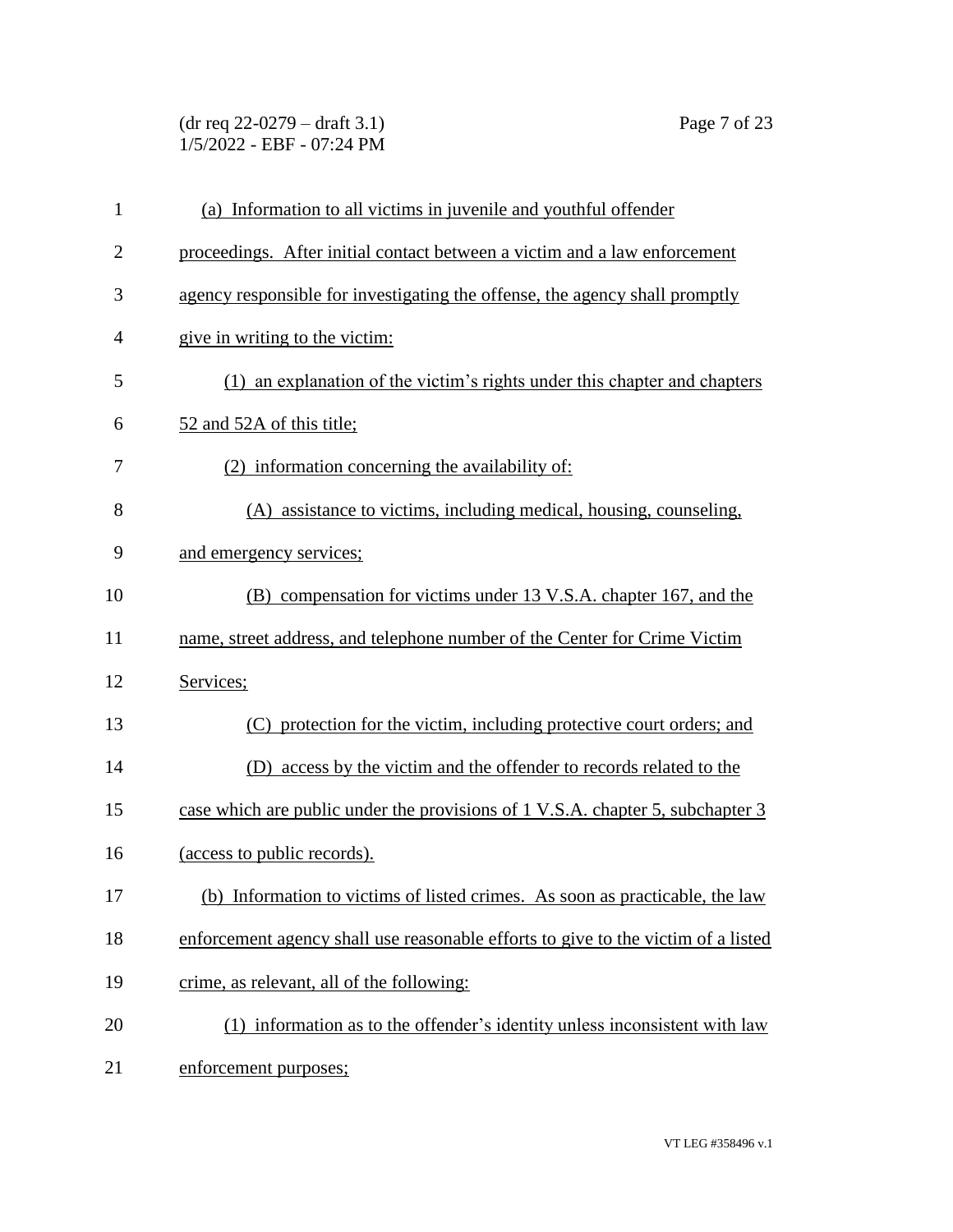(dr req 22-0279 – draft 3.1) Page 8 of 23 1/5/2022 - EBF - 07:24 PM

| $\mathbf{1}$   | information as to whether the offender has been taken into custody;              |
|----------------|----------------------------------------------------------------------------------|
| $\overline{2}$ | (3) the file number of the case and the name, office street address, and         |
| 3              | telephone number of the law enforcement officer currently assigned to            |
| $\overline{4}$ | investigate the case;                                                            |
| 5              | (4) the prosecutor's name, office street address, and telephone number;          |
| 6              | an explanation that no individual is under an obligation to respond to<br>(5)    |
| 7              | questions that may be asked outside a courtroom or deposition; and               |
| 8              | (6) information concerning any conditions of release imposed on the              |
| 9              | offender prior to an initial court appearance, unless otherwise limited by court |
| 10             | order.                                                                           |
| 11             | Sec. 9. 33 V.S.A. § 5127 is added to read:                                       |
| 12             | § 5127. VICTIM'S RIGHT TO PRESENCE OF VICTIM'S ADVOCATE                          |
| 13             | When a victim in a juvenile or youthful offender proceeding is ordered by        |
| 14             | the court to attend or has a right to attend the proceeding, the victim may be   |
| 15             | accompanied at the proceeding by a victim's advocate.                            |
| 16             | Sec. 10. 33 V.S.A. § 5234 is amended to read:                                    |
| 17             | § 5234. RIGHTS OF VICTIMS IN DELINQUENCY PROCEEDINGS                             |
| 18             | <b>INVOLVING A LISTED CRIME</b>                                                  |
| 19             | (a) The victim in a delinquency proceeding involving a listed crime shall        |
| 20             | have the following rights:                                                       |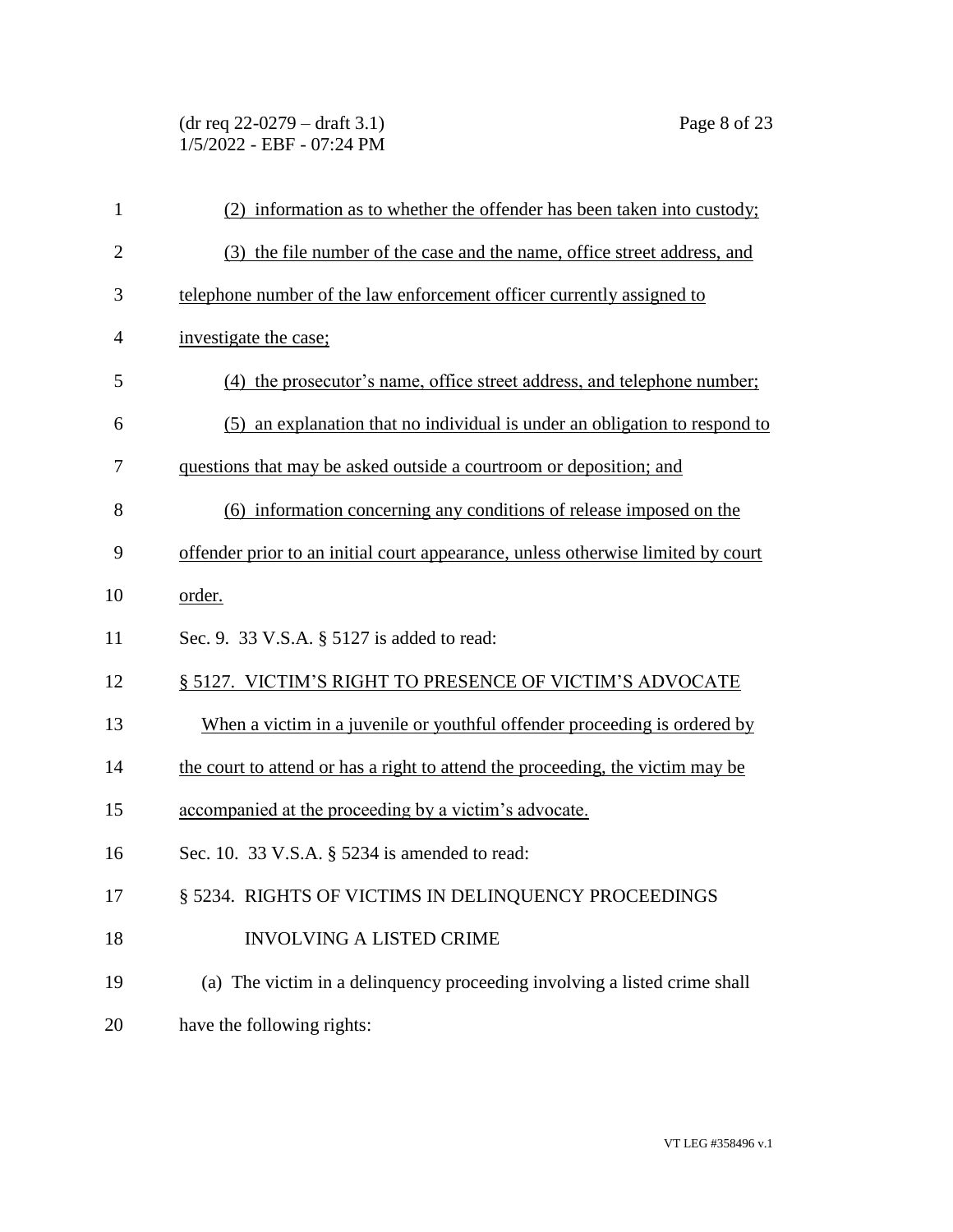| $\mathbf{1}$   | (1) To be notified by the prosecutor's office in a timely manner of the          |
|----------------|----------------------------------------------------------------------------------|
| $\overline{2}$ | following:                                                                       |
| 3              | (A) when a delinquency petition has been filed, the name of the child            |
| 4              | and any conditions of release initially ordered for the child or modified by the |
| 5              | court that are related to the victim or a member of the victim's family or       |
| 6              | eurrent household, unless otherwise limited by court order;                      |
| 7              | (B) his or her the victim's rights as provided by law, information               |
| 8              | regarding how a case proceeds through a delinquency proceeding, the              |
| 9              | confidential nature of delinquency proceedings, and that it is unlawful to       |
| 10             | disclose confidential information concerning the proceedings to another          |
| 11             | person;                                                                          |
| 12             | (C) when a predispositional or dispositional court proceeding is                 |
| 13             | scheduled to take place and when a court proceeding of which he or she the       |
| 14             | victim has been notified will not take place as scheduled; and                   |
| 15             | (D) whether delinquency has been found and disposition has                       |
| 16             | occurred, and any conditions of release or conditions of probation that are      |
| 17             | related to the victim or a member of the victim's family or current household    |
| 18             | and any restitution, when ordered unless otherwise limited by court order.       |
| 19             | (2) To file with the court a written or recorded statement of the impact         |
| 20             | of the delinquent act on the victim and the need for restitution.                |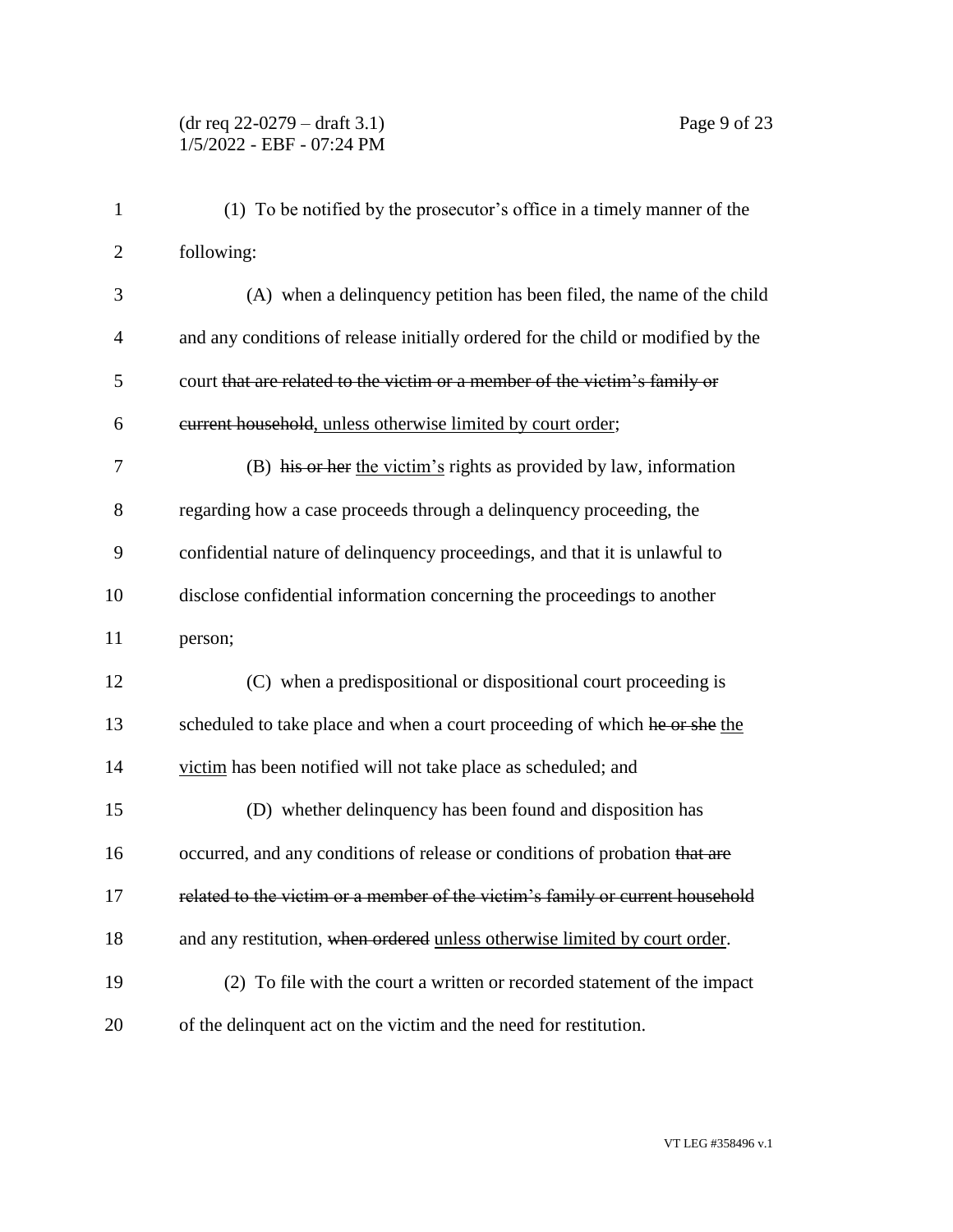(dr req 22-0279 – draft 3.1) Page 10 of 23 1/5/2022 - EBF - 07:24 PM

| $\mathbf{1}$   | (3) To be present during all court proceedings subject to the provisions              |
|----------------|---------------------------------------------------------------------------------------|
| $\overline{2}$ | of Rule 615 of the Vermont Rules of Evidence and to express reasonably the            |
| 3              | victim's views concerning the offense and the youth, to attend the disposition        |
| $\overline{4}$ | hearing and to present a victim impact statement, including testimony in              |
| 5              | support of his or her the victim's claim for restitution pursuant to section 5235     |
| 6              | of this title, and to be notified as to the disposition, including probation. The     |
| 7              | court shall consider the victim's statement when ordering disposition. The            |
| 8              | victim shall not be personally present at any portion of the disposition hearing      |
| 9              | except to present a victim impact statement or to testify in support of his or her    |
| 10             | claim for restitution unless the court finds that the victim's presence is            |
| 11             | necessary in the interest of justice.                                                 |
| 12             | (4) Upon request, to $\overline{I_0}$ be notified by the agency having custody of the |
| 13             | delinquent child before he or she the victim is discharged from a secure or           |
| 14             | staff-secured residential facility. The name of the facility shall not be             |
| 15             | disclosed. An agency's inability to give notification shall not preclude the          |
| 16             | release. However, in such an event, the agency shall take reasonable steps to         |
| 17             | give notification of the release as soon thereafter as practicable. Notification      |
| 18             | efforts shall be deemed reasonable if the agency attempts to contact the victim       |
| 19             | at the address or telephone number provided to the agency in the request for          |
| 20             | notification.                                                                         |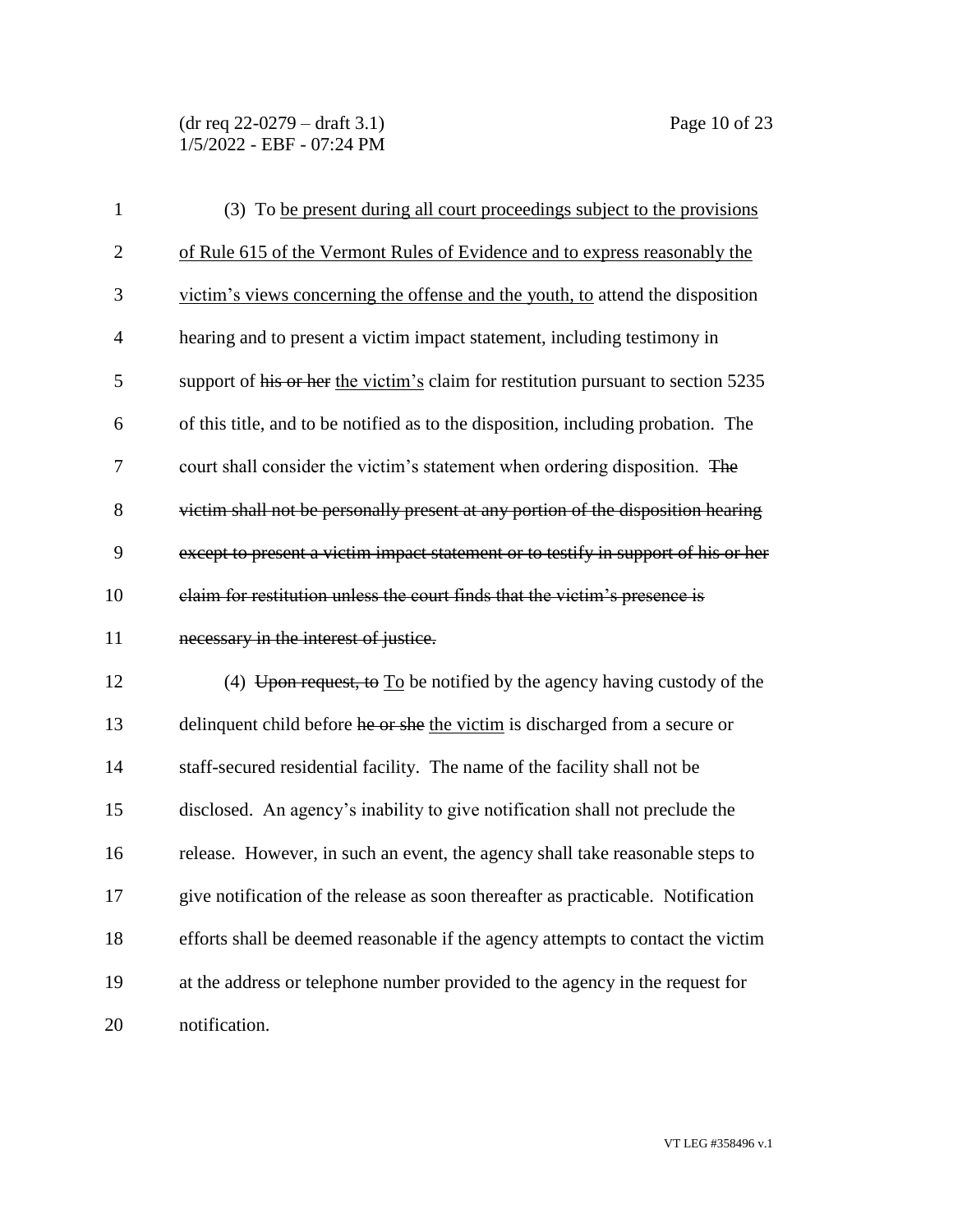### (dr req 22-0279 – draft 3.1) Page 11 of 23 1/5/2022 - EBF - 07:24 PM

| $\mathbf{1}$   | (5) To have the court take his or her the victim's views into                     |
|----------------|-----------------------------------------------------------------------------------|
| $\overline{2}$ | consideration in the court's disposition order. If the victim is not present, the |
| 3              | court shall consider whether the victim has expressed, either orally or in        |
| 4              | writing, views regarding disposition and shall take those views into account      |
| 5              | when ordering disposition.                                                        |
| 6              | $(6)$ [Repealed.]                                                                 |
| 7              | (b) The prosecutor's office shall keep the victim informed and consult with       |
| 8              | the victim through the delinquency proceedings.                                   |
| 9              | Sec. 11. 33 V.S.A. § 5234a is amended to read:                                    |
| 10             | § 5234a. RIGHTS OF VICTIMS IN DELINQUENCY PROCEEDINGS                             |
| 11             | INVOLVING A NONLISTED CRIME                                                       |
| 12             | (a) The victim in a delinquency proceeding involving an offense that is not       |
| 13             | a listed crime shall have the following rights:                                   |
| 14             | (1) To be notified by the prosecutor's office in a timely manner of the           |
| 15             | following:                                                                        |
| 16             | (A) his or her the victim's rights as provided by law, information                |
| 17             | regarding how a delinquency proceeding is adjudicated, the confidential nature    |
| 18             | of juvenile proceedings, and that it is unlawful to disclose confidential         |
| 19             | information concerning the proceedings;                                           |
| 20             | (B) when a delinquency petition is filed;                                         |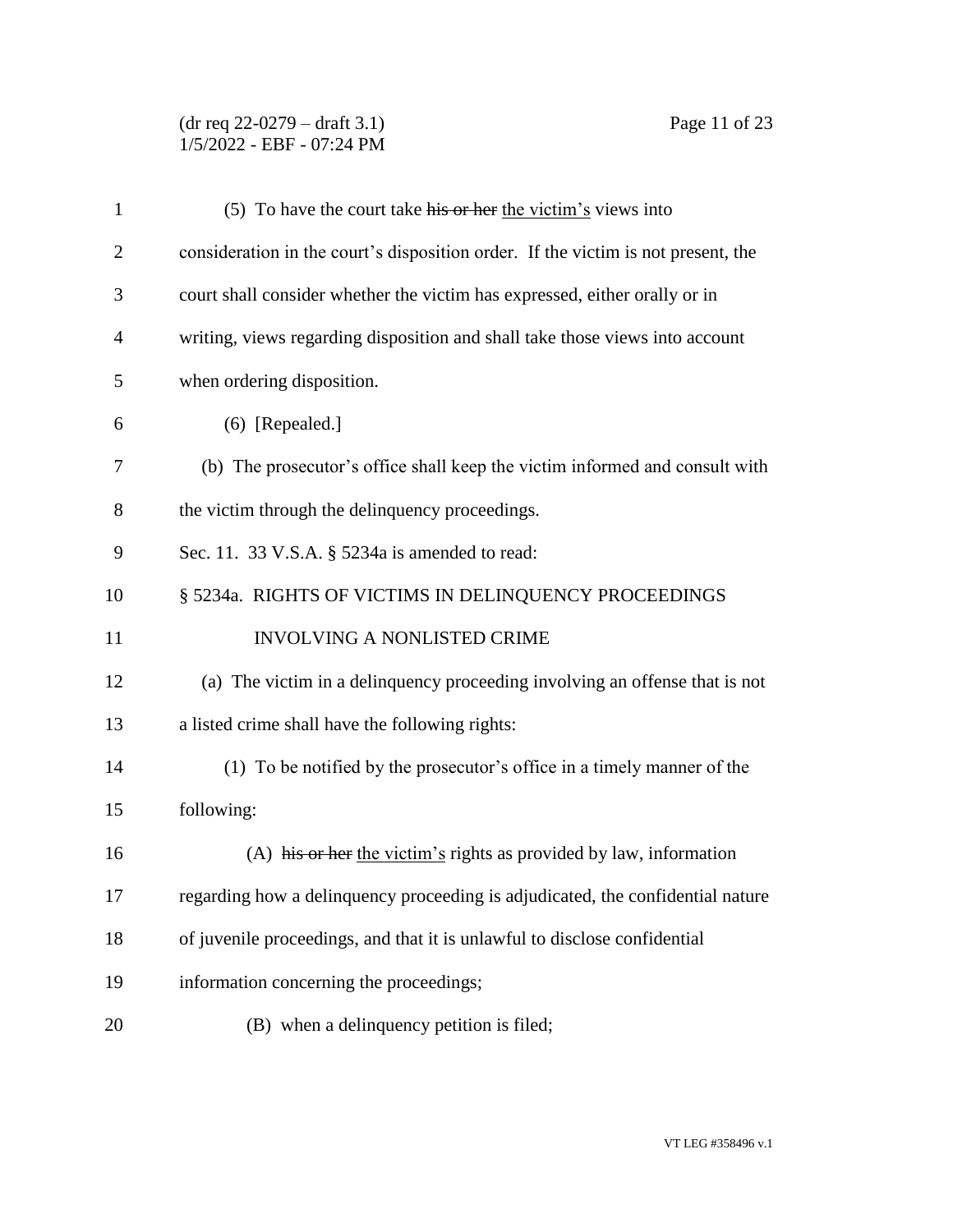# (dr req 22-0279 – draft 3.1) Page 12 of 23 1/5/2022 - EBF - 07:24 PM

| $\mathbf{1}$   | (C) the child's name and the conditions of release ordered for the                 |
|----------------|------------------------------------------------------------------------------------|
| $\overline{2}$ | child or modified by the court if the conditions relate to the victim or a member  |
| 3              | of the victim's family or current household, unless otherwise limited by court     |
| $\overline{4}$ | order; and                                                                         |
| 5              | (D) when a dispositional court proceeding is scheduled to take place               |
| 6              | and when a court proceeding of which he or she the victim has been notified        |
| 7              | will not take place as scheduled.                                                  |
| 8              | (2) That delinquency has been found and disposition has occurred, and              |
| 9              | any conditions of release or conditions of probation that are related to the       |
| 10             | victim or a member of the victim's family or current household and any             |
| 11             | restitution ordered, unless otherwise limited by court order.                      |
| 12             | (3) To file with the court a written or recorded statement of the impact           |
| 13             | of the delinquent act on the victim and any need for restitution.                  |
| 14             | (4) To attend the disposition hearing for the sole purpose of presenting           |
| 15             | to the court a victim impact statement, including testimony in support of his or   |
| 16             | her the victim's claim for restitution pursuant to section 5235 of this title. The |
| 17             | victim shall not be personally present at any portion of the disposition hearing   |
| 18             | except to present a victim impact statement or to testify in support of his or her |
| 19             | the victim's claim for restitution unless the court finds that the victim's        |
| 20             | presence is necessary in the interest of justice.                                  |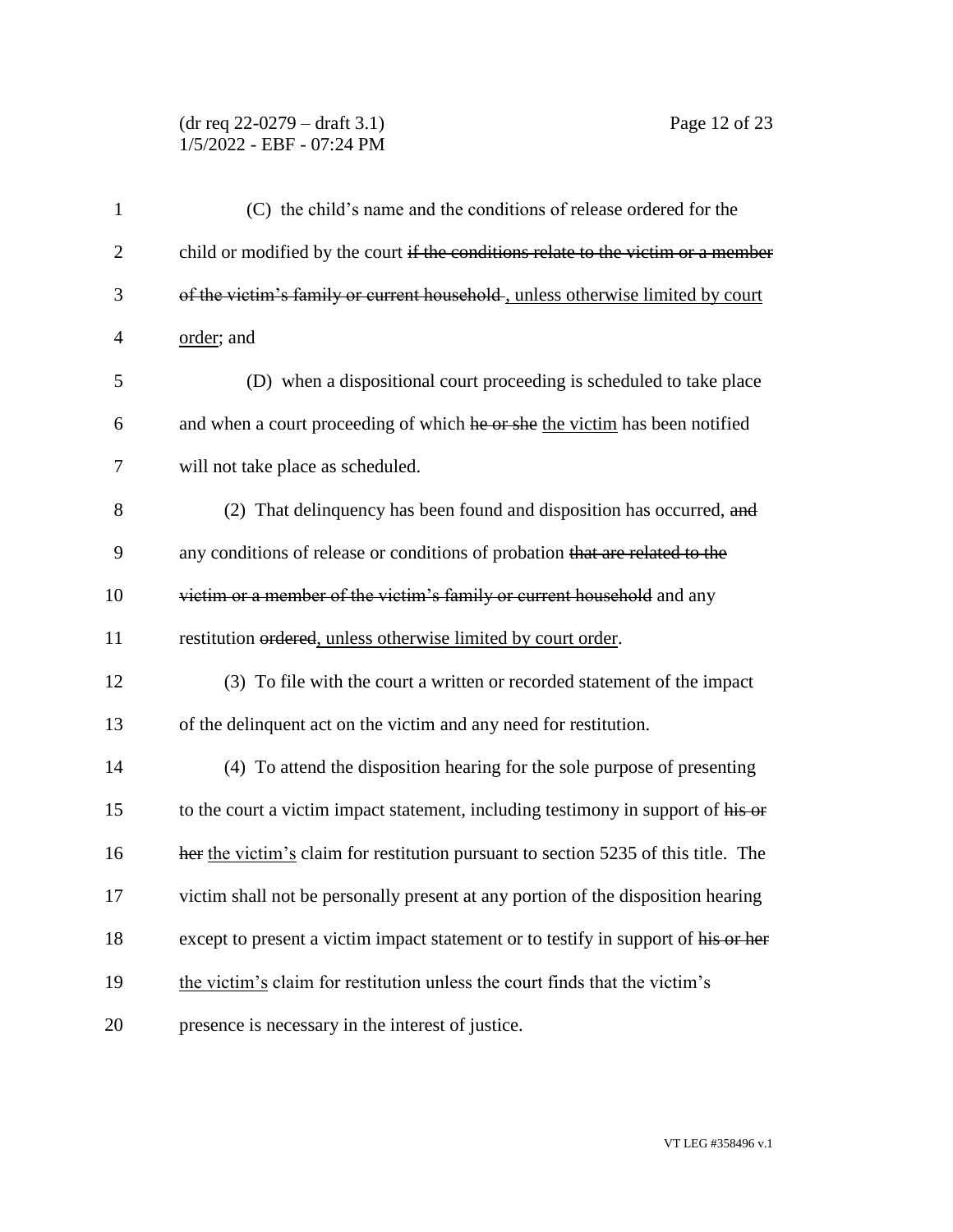(dr req 22-0279 – draft 3.1) Page 13 of 23 1/5/2022 - EBF - 07:24 PM

| $\mathbf{1}$   | (5) To be notified by the agency having custody of the child before the              |
|----------------|--------------------------------------------------------------------------------------|
| $\overline{2}$ | child is released from a residential facility.                                       |
| 3              | $(6)$ To have the court take his or her the victim's views into                      |
| $\overline{4}$ | consideration in the court's disposition order. If the victim is not present, the    |
| 5              | court shall consider whether the victim has expressed, either orally or in           |
| 6              | writing, views regarding disposition and shall take those views into account         |
| 7              | when ordering disposition. The court shall order that the victim be notified as      |
| 8              | to the identity of the child upon disposition if the court finds that release of the |
| 9              | child's identity to the victim is in the best interests of both the child and the    |
| 10             | victim and serves the interests of justice.                                          |
| 11             | (b) The prosecutor's office shall keep the victim informed and consult with          |
| 12             | the victim through the delinquency proceedings.                                      |
| 13             | Sec. 12. 33 V.S.A. § 5288 is amended to read:                                        |
| 14             | § 5288. RIGHTS OF VICTIMS IN YOUTHFUL OFFENDER                                       |
| 15             | <b>PROCEEDINGS</b>                                                                   |
| 16             | (a) The victim in a proceeding involving a youthful offender shall have the          |
| 17             | following rights:                                                                    |
| 18             | $(1)$ to be notified by the prosecutor in a timely manner:                           |
| 19             | $(A)$ when a court proceeding is scheduled to take place and when a                  |
| 20             | court proceeding to which he or she has been notified will not take place as         |
| 21             | scheduled; and                                                                       |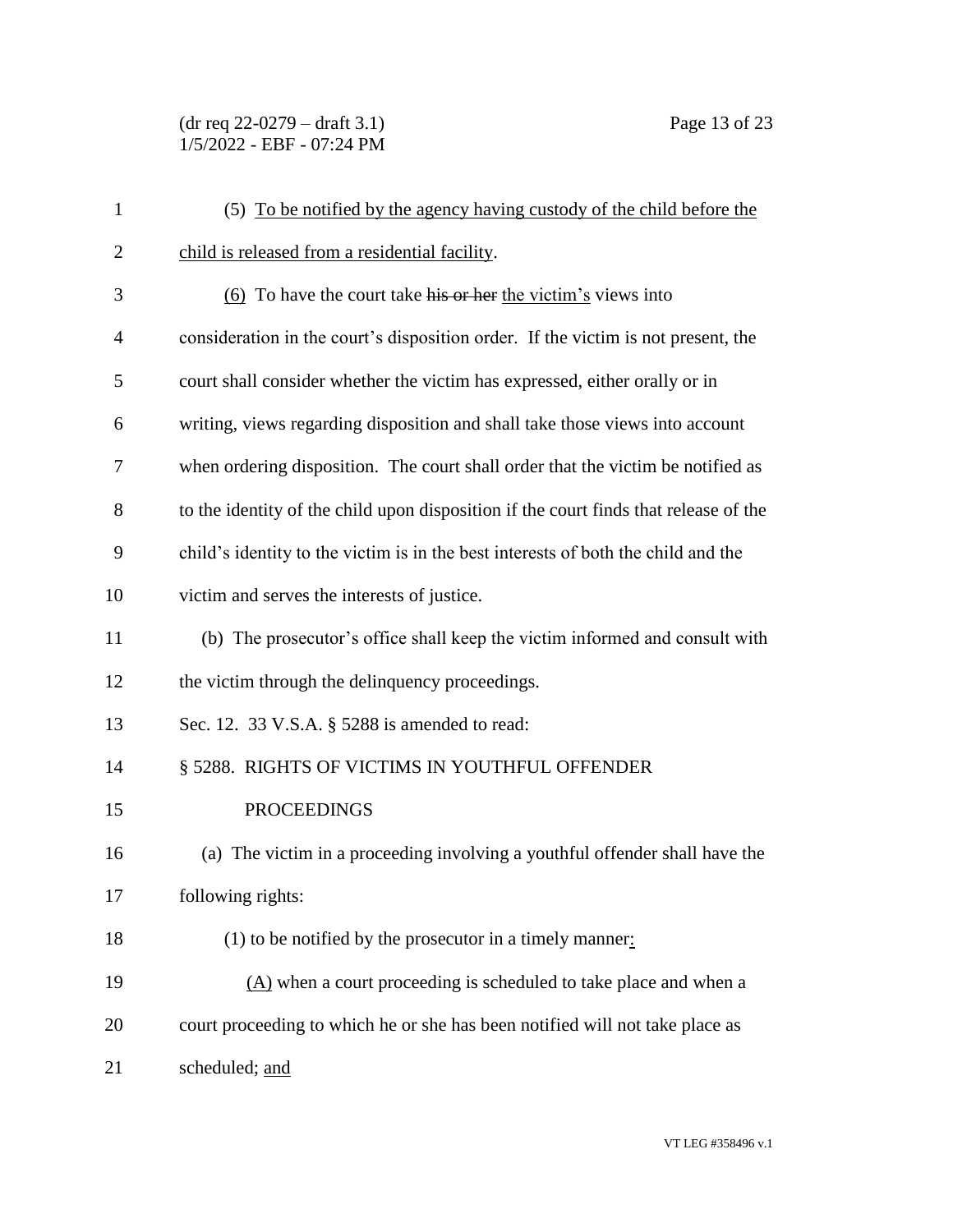(dr req 22-0279 – draft 3.1) Page 14 of 23 1/5/2022 - EBF - 07:24 PM

| $\mathbf{1}$   | (B) of any conditions of release or conditions of probation and of any             |
|----------------|------------------------------------------------------------------------------------|
| $\overline{2}$ | restitution, unless otherwise limited by court order;                              |
| 3              | (2) to be present during all court proceedings subject to the provisions of        |
| $\overline{4}$ | Rule 615 of the Vermont Rules of Evidence and to express reasonably his or         |
| 5              | her views concerning the offense and the youth;                                    |
| 6              | (3) to request notification be notified by the agency having custody of            |
| 7              | the youth before the youth is released from a residential facility;                |
| 8              | (4) to be notified by the prosecutor as to the final disposition of the case;      |
| 9              | (5) to be notified by the prosecutor of the victim's rights under this             |
| 10             | section.                                                                           |
| 11             | (b) In accordance with court rules, at a hearing on a motion for youthful          |
| 12             | offender treatment, the court shall ask if the victim is present and, if so,       |
| 13             | whether the victim would like to be heard regarding disposition. In ordering       |
| 14             | disposition, the court shall consider any views offered at the hearing by the      |
| 15             | victim. If the victim is not present, the court shall ask whether the victim has   |
| 16             | expressed, either orally or in writing, views regarding disposition and shall      |
| 17             | take those views into consideration in ordering disposition.                       |
| 18             | (c) No youthful offender proceeding shall be delayed or voided by reason of        |
| 19             | the failure to give the victim the required notice or the failure of the victim to |
| 20             | appear.                                                                            |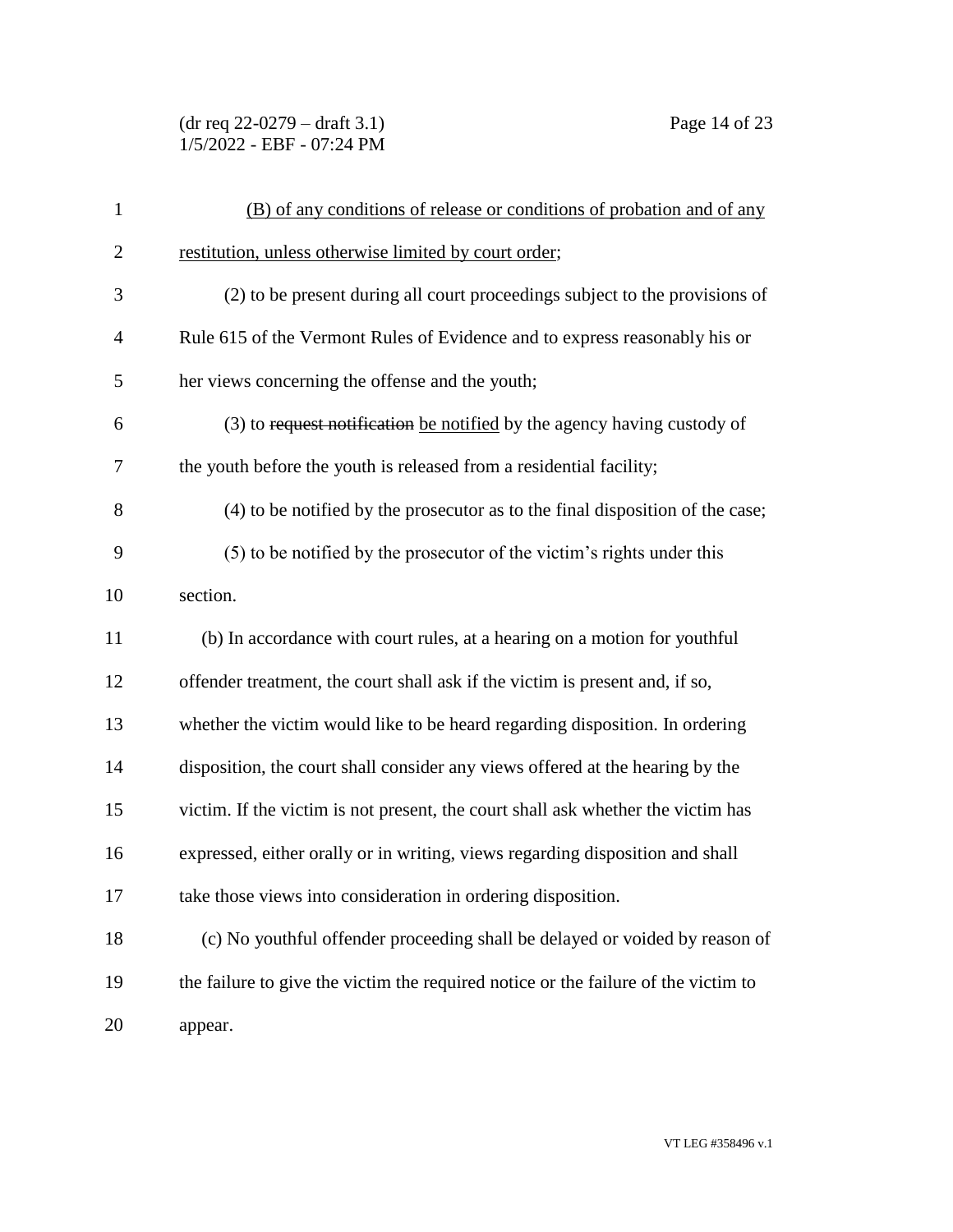| $\mathbf{1}$   | (d) As used in this section, "victim" shall have the same meaning as in 13         |
|----------------|------------------------------------------------------------------------------------|
| $\overline{2}$ | V.S.A. $§$ 5301(4).                                                                |
| 3              | (e) This section shall not prohibit a victim from discussing underlying facts      |
| $\overline{4}$ | of the alleged offense that resulted in death or physical, emotional, or financial |
| 5              | injury to the victim, provided that, unless otherwise provided by law or court     |
| 6              | order, a victim shall not disclose what occurs during a court proceeding, or       |
| $\tau$         | information learned through a court proceeding that is not an underlying facts     |
| 8              | of the alleged offense that resulted in death or physical, emotional, or financial |
| 9              | injury to the victim.                                                              |
| 10             | * * Public Safety Requirement in Juvenile and Youthful Offender Cases * *          |
| 11             | Sec. 13. 33 V.S.A. § 5284 is amended to read:                                      |
| 12             | § 5284. YOUTHFUL OFFENDER DETERMINATION AND DISPOSITION                            |
| 13             | <b>ORDER</b>                                                                       |
| 14             | $(a)(1)$ In a hearing on a motion for youthful offender status, the court shall    |
| 15             | first consider whether public safety will be protected by treating the youth as a  |
| 16             | youthful offender. If the court finds that public safety will not be protected by  |
| 17             | treating the youth as a youthful offender, the court shall deny the motion and     |
| 18             | transfer the case to the Criminal Division of the Superior Court pursuant to       |
| 19             | subsection 5281(d) of this title. If the court finds that public safety will be    |
| 20             | protected by treating the youth as a youthful offender, the court shall proceed    |
| 21             | to make a determination under subsection (b) of this section.                      |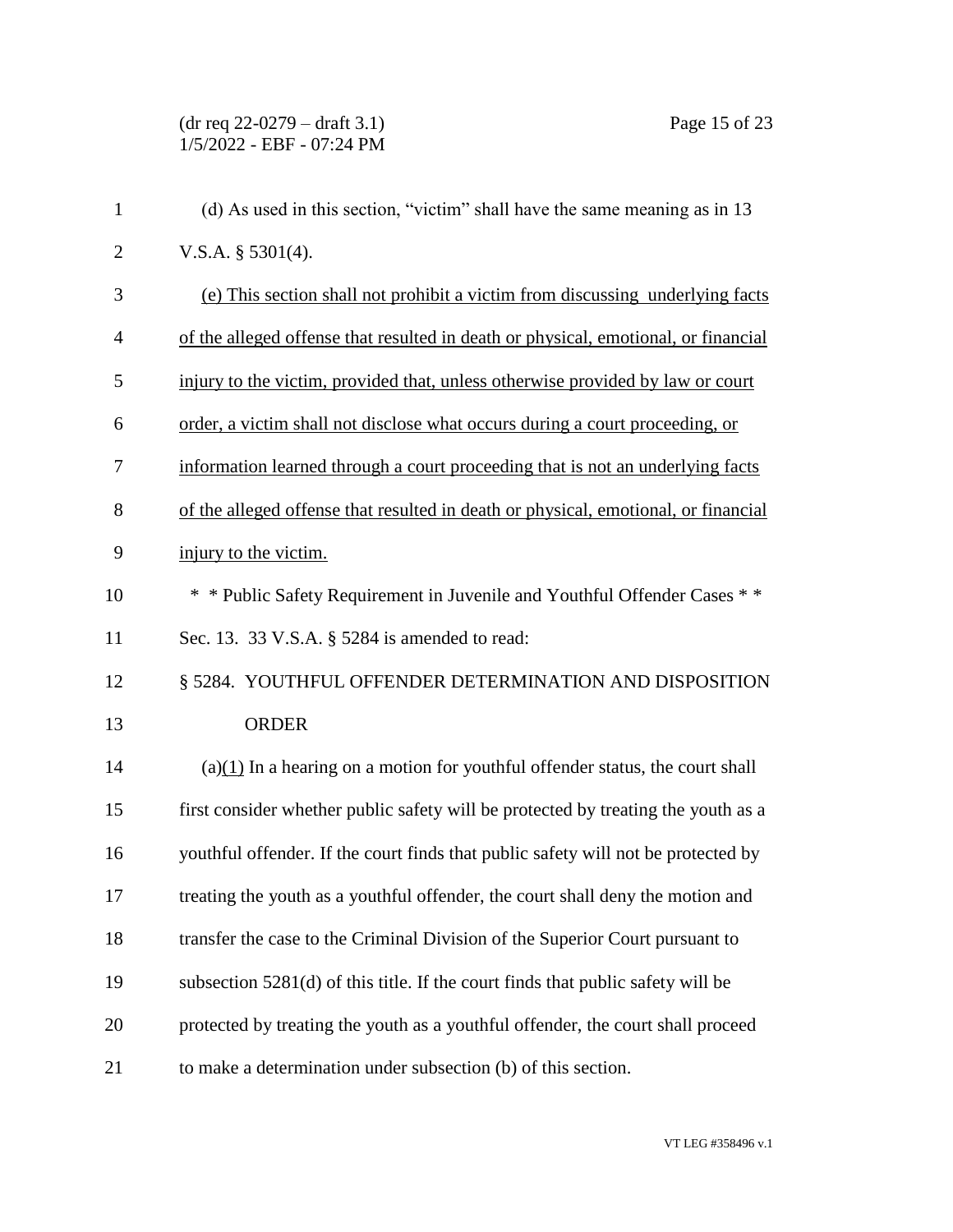(dr req 22-0279 – draft 3.1) Page 16 of 23 1/5/2022 - EBF - 07:24 PM

| $\mathbf{1}$   | (2) When determining whether public safety will be protected by treating        |
|----------------|---------------------------------------------------------------------------------|
| $\overline{c}$ | the youth as a youthful offender, the court shall consider, on the basis of the |
| 3              | evidence admitted available information:                                        |
| 4              | (A) the nature and circumstances of the charge and whether violence             |
| 5              | was involved;                                                                   |
| 6              | (B) the youth's mental health treatment history and needs;                      |
| 7              | (C) the youth's substance abuse history and needs;                              |
| 8              | (D) the youth's residential housing status;                                     |
| 9              | (E) the youth's employment and educational situation;                           |
| 10             | (F) whether the youth has complied with conditions of release;                  |
| 11             | (G) the youth's criminal record, and whether the youth has engaged in           |
| 12             | subsequent criminal or delinquent behavior since the original charge; and       |
| 13             | (H) whether supervising the youth on youthful offender probation is             |
| 14             | appropriate considering the nature of the charged offense and the age and       |
| 15             | specialized needs of the youth;                                                 |
| 16             | (I) whether the youth has connections to the community; and                     |
| 17             | (J) the youth's history of violence and <b>history</b> of illegal or violent    |
| 18             | conduct involving firearms.                                                     |
| 19             | Sec. 14. 33 V.S.A. § 5204 is amended to read:                                   |
| 20             | § 5204. TRANSFER FROM FAMILY DIVISION OF THE SUPERIOR                           |
| 21             | <b>COURT</b>                                                                    |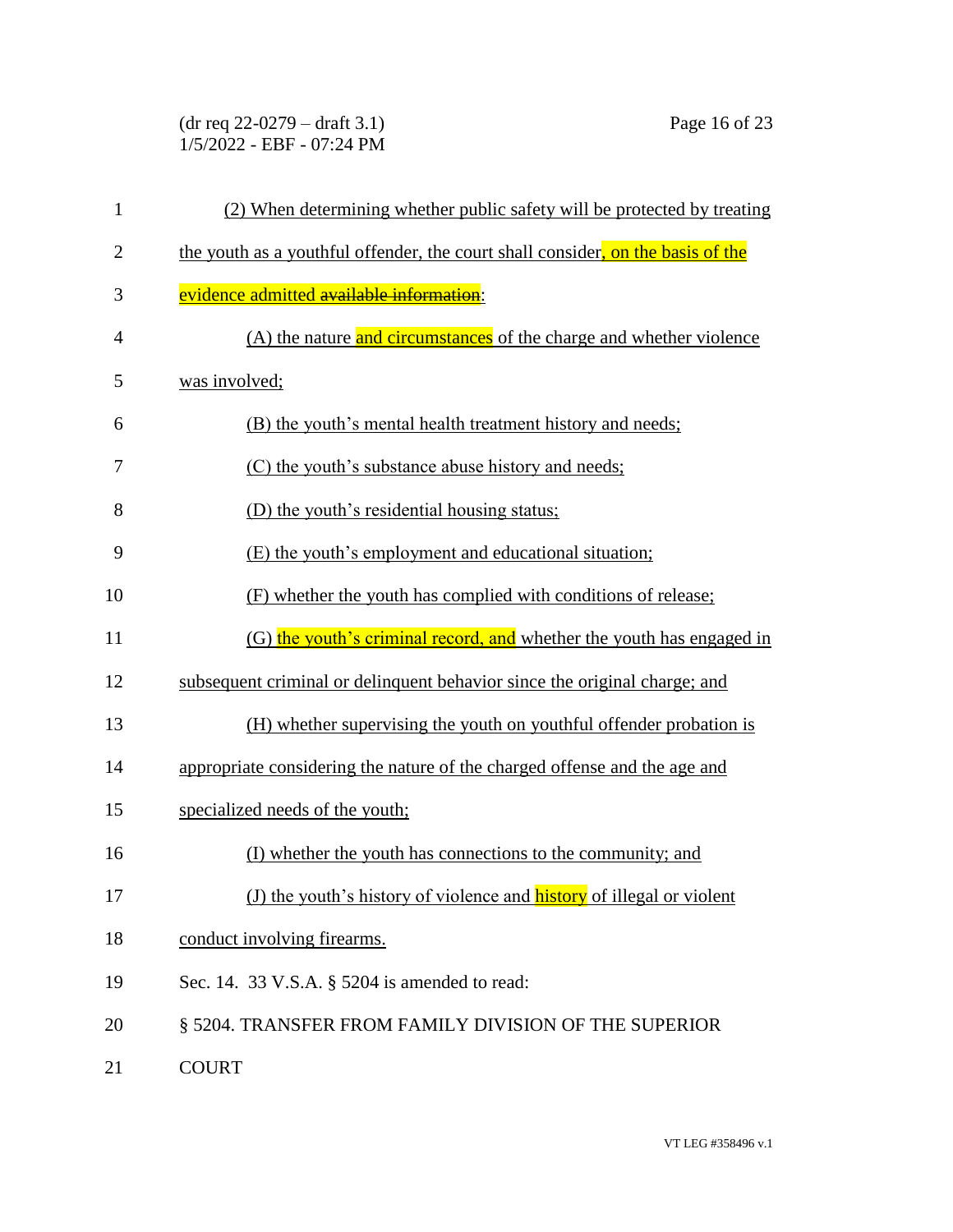| $\mathbf{1}$   | (a) After a petition has been filed alleging delinquency, upon motion of the       |
|----------------|------------------------------------------------------------------------------------|
| $\overline{2}$ | State's Attorney and after hearing, the Family Division of the Superior Court      |
| 3              | may transfer jurisdiction of the proceeding to the Criminal Division of the        |
| $\overline{4}$ | Superior Court, if the child had attained 16 years of age but not 19 years of age  |
| 5              | at the time the act was alleged to have occurred and the delinquent act set forth  |
| 6              | in the petition is a felony not specified in subdivisions $(1)-(12)$ of this       |
| 7              | subsection or if the child had attained 12 years of age but not 14 years of age at |
| 8              | the time the act was alleged to have occurred, and if the delinquent act set forth |
| 9              | in the petition was any of the following:                                          |
| 10             | (1) arson causing death as defined in 13 V.S.A. $\S$ 501;                          |
| 11             | (2) assault and robbery with a dangerous weapon as defined in 13 V.S.A.            |
| 12             | § 608(b);                                                                          |
| 13             | $(3)$ assault and robbery causing bodily injury as defined in 13 V.S.A. §          |
| 14             | 608(c);                                                                            |
| 15             | (4) aggravated assault as defined in 13 V.S.A. § 1024;                             |
| 16             | $(5)$ murder as defined in 13 V.S.A. § 2301;                                       |
| 17             | $(6)$ manslaughter as defined in 13 V.S.A. § 2304;                                 |
| 18             | $(7)$ kidnapping as defined in 13 V.S.A. § 2405;                                   |
| 19             | (8) unlawful restraint as defined in 13 V.S.A. § 2406 or 2407;                     |
| 20             | $(9)$ maiming as defined in 13 V.S.A. § 2701;                                      |
| 21             | (10) sexual assault as defined in 13 V.S.A. § $3252(a)(1)$ or $(a)(2)$ ;           |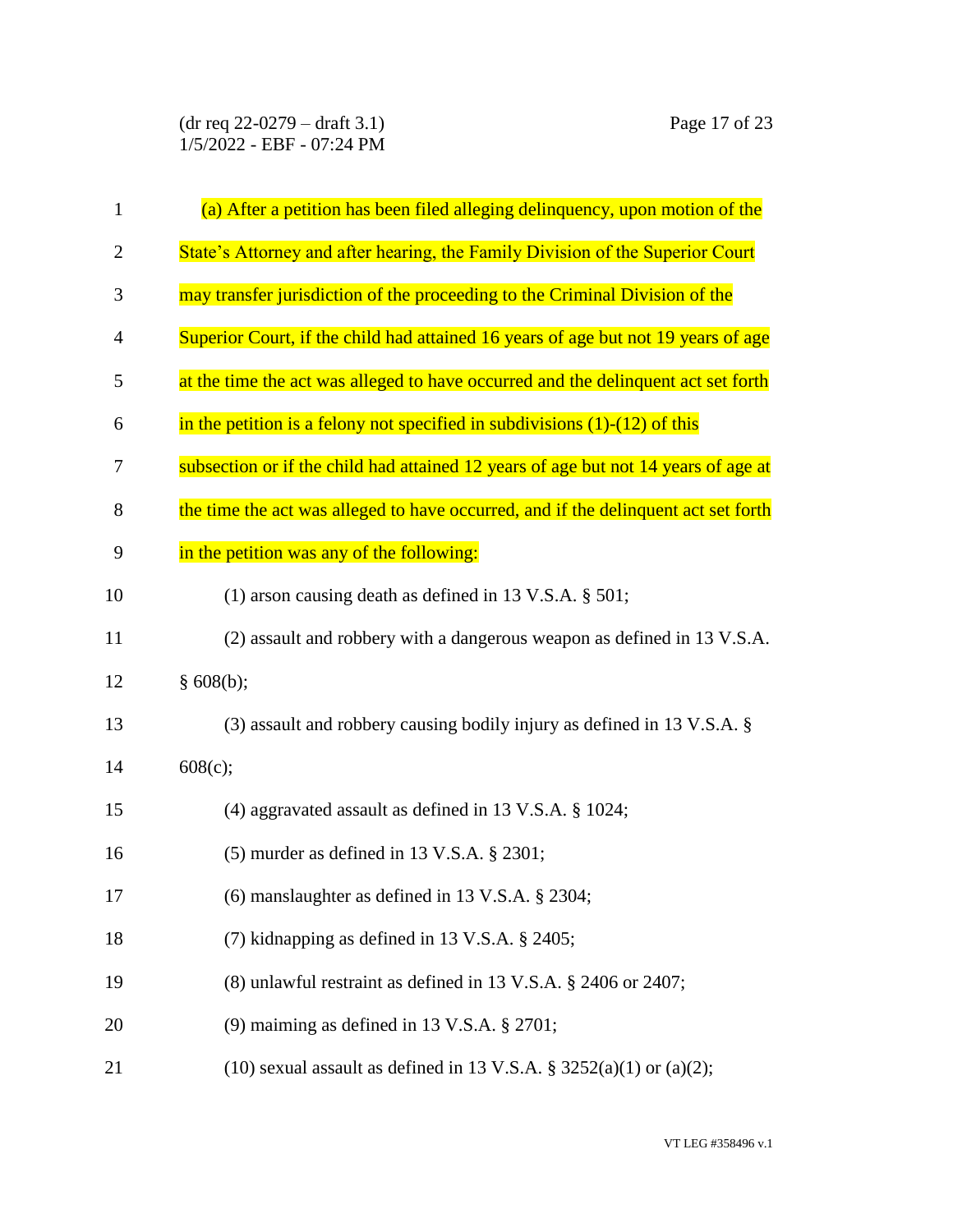# (dr req 22-0279 – draft 3.1) Page 18 of 23 1/5/2022 - EBF - 07:24 PM

| $\mathbf{1}$   | $(11)$ aggravated sexual assault as defined in 13 V.S.A. § 3253; or                 |
|----------------|-------------------------------------------------------------------------------------|
| $\overline{2}$ | $(12)$ burglary into an occupied dwelling as defined in 13 V.S.A. §                 |
| 3              | $1201(c)$ .                                                                         |
| 4              | (b) The State's Attorney of the county where the juvenile petition is               |
| 5              | pending may move in the Family Division of the Superior Court for an order          |
| 6              | transferring jurisdiction under subsection (a) of this section at any time prior to |
| 7              | adjudication on the merits. The filing of the motion to transfer jurisdiction shall |
| 8              | automatically stay the time for the hearing provided for in section 5225 of this    |
| 9              | title, which stay shall remain in effect until such time as the Family Division of  |
| 10             | the Superior Court may deny the motion to transfer jurisdiction.                    |
| 11             | (c) Upon the filing of a motion to transfer jurisdiction under subsection (b)       |
| 12             | of this section, the Family Division of the Superior Court shall conduct a          |
| 13             | hearing in accordance with procedures specified in subchapter 2 of this chapter     |
| 14             | to determine whether:                                                               |
| 15             | (1) there is probable cause to believe that the child committed the                 |
| 16             | charged offense; and                                                                |
| 17             | (2) public safety and the interests of the community would not be served            |
| 18             | by treatment of the child under the provisions of law relating to the Family        |
| 19             | Division of the Superior Court and delinquent children.                             |
| 20             | (d) In making its determination as required under subsection (c) of this            |
| 21             | section, the court may consider, among other matters:                               |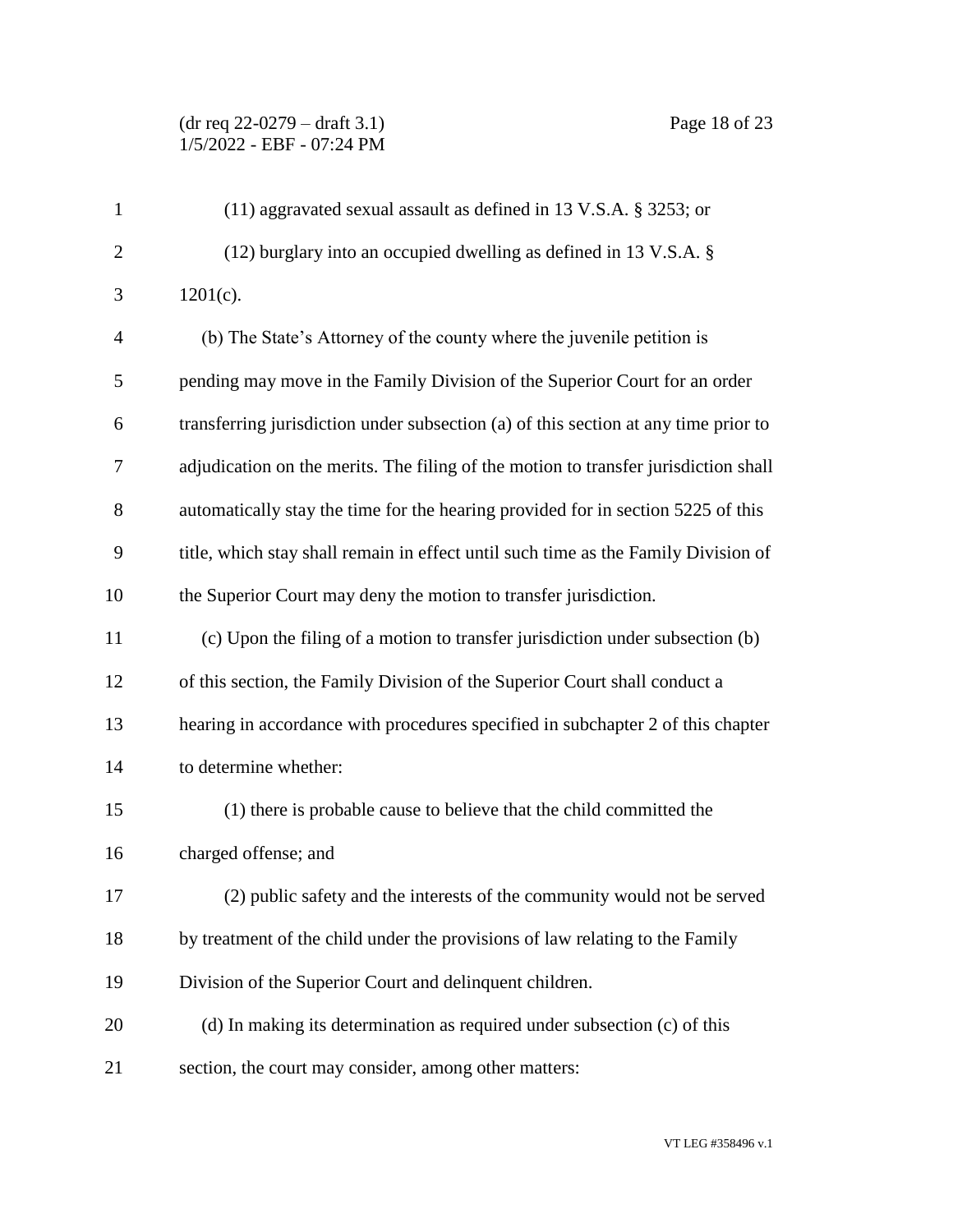### (dr req 22-0279 – draft 3.1) Page 19 of 23 1/5/2022 - EBF - 07:24 PM

| $\mathbf{1}$   | (1) the maturity of the child as determined by consideration of his or her     |
|----------------|--------------------------------------------------------------------------------|
| 2              | age, home, environment; emotional, psychological, and physical maturity; and   |
| 3              | relationship with and adjustment to school and the community;                  |
| $\overline{4}$ | (2) the extent and nature of the child's prior record of delinquency;          |
| 5              | (3) the nature of past treatment efforts and the nature of the child's         |
| 6              | response to them, including the youth's mental health treatment and substance  |
| 7              | abuse treatment and needs;                                                     |
| 8              | (4) the nature and circumstances of the alleged offense, including             |
| 9              | whether the alleged offense was committed in an aggressive, violent,           |
| 10             | premeditated, or willful manner;                                               |
| 11             | (5) the nature of any personal injuries resulting from or intended to be       |
| 12             | caused by the alleged act;                                                     |
| 13             | (6) the prospects for rehabilitation of the child by use of procedures,        |
| 14             | services, and facilities available through juvenile proceedings;               |
| 15             | (7) whether the protection of the community would be better served by          |
| 16             | transferring jurisdiction from the Family Division to the Criminal Division of |
| 17             | the Superior Court.                                                            |
| 18             | (8) the youth's residential housing status;                                    |
| 19             | (9) the youth's employment and educational situation;                          |
| 20             | (10) whether the youth has complied with conditions of release;                |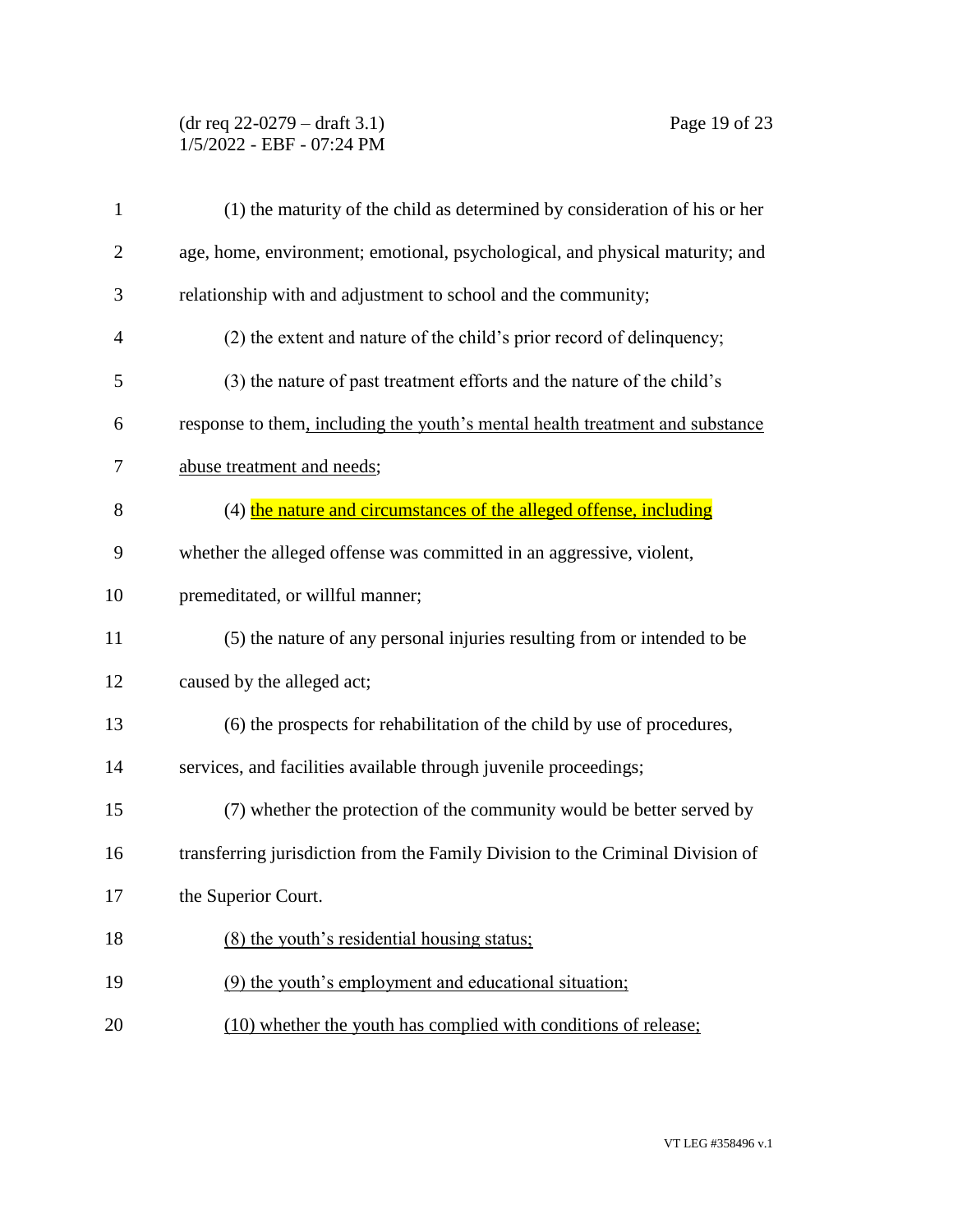(dr req 22-0279 – draft 3.1) Page 20 of 23 1/5/2022 - EBF - 07:24 PM

| $\mathbf{1}$   | (11) the youth's criminal record, and whether the youth has engaged in            |
|----------------|-----------------------------------------------------------------------------------|
| $\overline{2}$ | subsequent criminal or delinquent behavior since the original charge;             |
| 3              | (11) whether the youth has connections to the community; and                      |
| $\overline{4}$ | (12) the youth's history of violence and <b>history</b> of illegal or violent     |
| 5              | conduct involving firearms.                                                       |
| 6              | * * *                                                                             |
| 7              | *** Youthful Offender Risk and Needs Screening ***                                |
| 8              | Sec. 15. 33 V.S.A. § 5280 is amended to read:                                     |
| 9              | § 5280. COMMENCEMENT OF YOUTHFUL OFFENDER PROCEEDINGS                             |
| 10             | IN THE FAMILY DIVISION                                                            |
| 11             | * * *                                                                             |
| 12             | (d) $(1)$ Within 15 days after the commencement of a youthful offender            |
| 13             | proceeding pursuant to subsection (a) of this section, the youth shall be offered |
| 14             | a risk and needs screening the court shall notify the youth of the need for       |
| 15             | completion of a risk and needs screening, which shall be conducted by the         |
| 16             | Department or by a community provider that has contracted with the                |
| 17             | Department to provide risk and needs screenings. The notice shall inform the      |
| 18             | youth that youthful offender treatment may be denied if the youth fails to        |
| 19             | participate in the risk and needs screening.                                      |
| 20             | $(2)$ The risk and needs screening shall be completed prior to the youthful       |
| 21             | offender status hearing held pursuant to section 5283 of this title. Unless the   |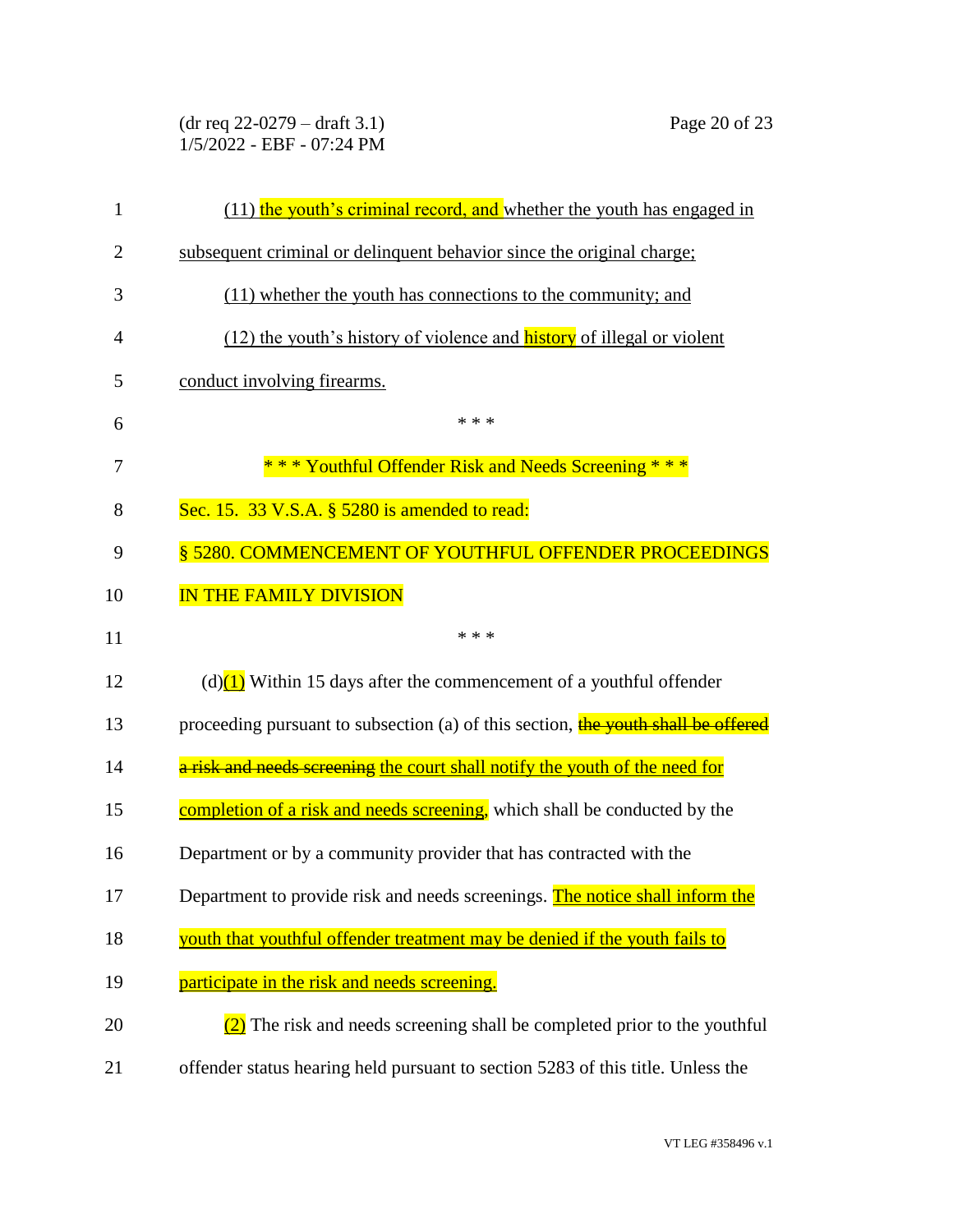(dr req 22-0279 – draft 3.1) Page 21 of 23 1/5/2022 - EBF - 07:24 PM

| $\mathbf{1}$   | court extends the period for the risk and needs screening for good cause           |
|----------------|------------------------------------------------------------------------------------|
| $\overline{2}$ | shown, the Family Division shall reject the case for youthful offender             |
| 3              | treatment if the youth does not complete the risk and needs screening within 15    |
| $\overline{4}$ | days of the offer for the risk and needs screening.                                |
| 5              | $\frac{(+)}{(+)}$ The Department or the community provider shall report the risk   |
| 6              | level result of the screening, the number and source of the collateral contacts    |
| 7              | made, and the recommendation for charging or other alternatives to the State's     |
| 8              | Attorney.                                                                          |
| 9              | $\frac{2(4)}{2(4)}$ Information related to the present alleged offense directly or |
| 10             | indirectly derived from the risk and needs screening or other conversation with    |
| 11             | the Department or community-based provider shall not be used against the           |
| 12             | youth in the youth's criminal or juvenile case for any purpose, including          |
| 13             | impeachment or cross-examination. However, the fact of participation in risk       |
| 14             | and needs screening may be used in subsequent proceedings.                         |
| 15             | * * *                                                                              |
| 16             | *** Psychosexual Evaluation ***                                                    |
| 17             | Sec. 16. 33 V.S.A. § 5230 is amended to read:                                      |
| 18             | § 5230. DISPOSITION CASE PLAN                                                      |
| 19             | * * *                                                                              |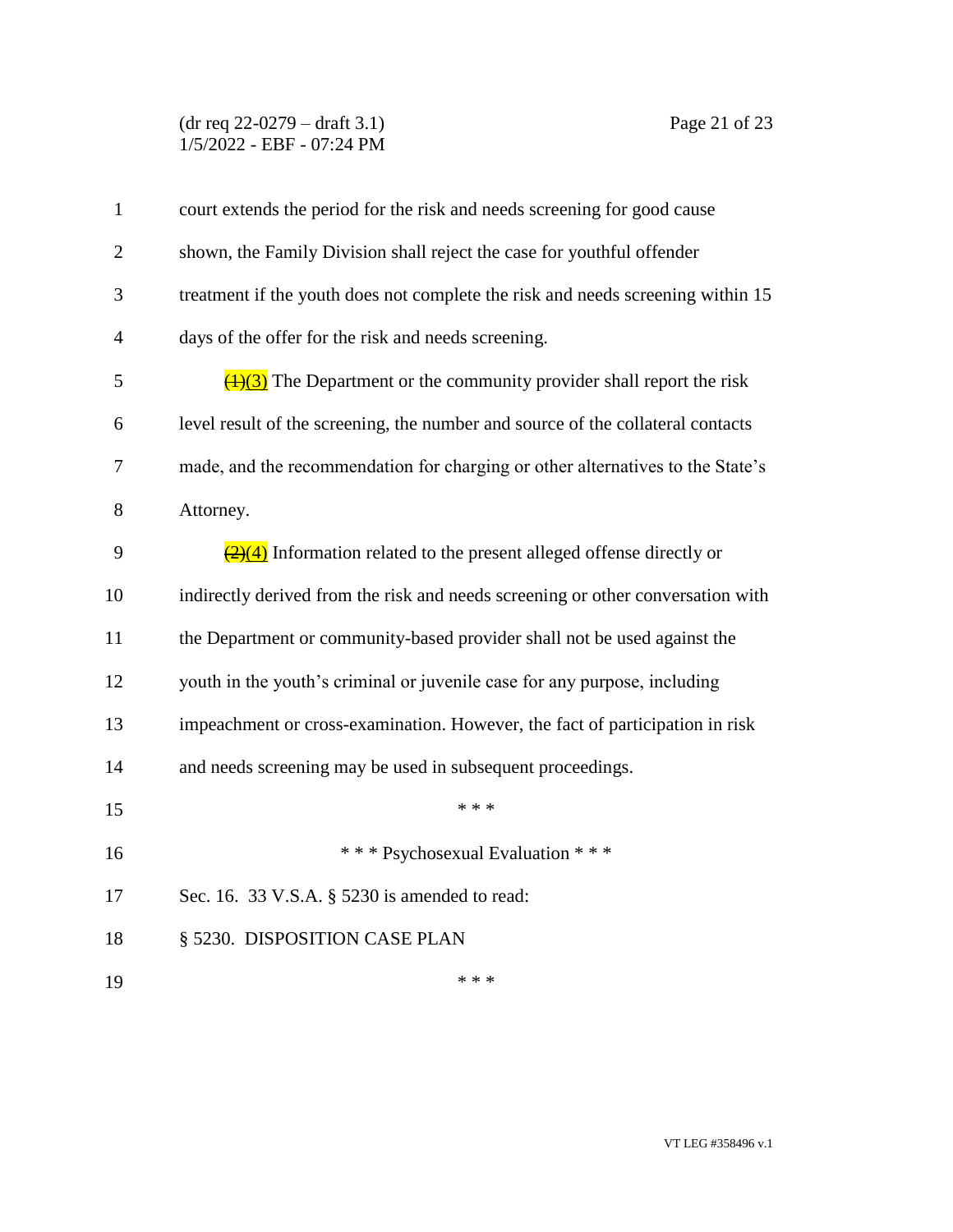| $(dr \text{ req } 22-0279 - draft 3.1)$ |  |
|-----------------------------------------|--|
| 1/5/2022 - EBF - 07:24 PM               |  |

| $\mathbf{1}$   | (d) Psychosexual Evaluation. For purposes of determining appropriate              |
|----------------|-----------------------------------------------------------------------------------|
| $\overline{2}$ | conditions of probation for a disposition case plan under this section, the court |
| 3              | may order a psychosexual evaluation for a child charged with:                     |
| $\overline{4}$ | (1) lewd and lascivious conduct in violation of 13 V.S.A. $\S 2601$ ;             |
| 5              | (2) lewd and lascivious conduct with a child in violation of 13 V.S.A.            |
| 6              | \$2602;                                                                           |
| 7              | (3) sexual assault in violation of 13 V.S.A. § 3252;                              |
| 8              | (4) aggravated sexual assault in violation of 13 V.S.A. $\S$ 3253;                |
| 9              | (5) aggravated sexual assault of a child in violation of 13 V.S.A. $\S$           |
| 10             | 3253a;                                                                            |
| 11             | (6) kidnapping with intent to commit sexual assault in violation of               |
| 12             | 13 V.S.A. § 2405(a)(1)(D); or                                                     |
| 13             | an offense involving sexual exploitation of children in violation of<br>(7)       |
| 14             | 13 V.S.A. chapter 64.                                                             |
| 15             | * * * Report on Secure Placements * * *                                           |
| 16             | Sec. 17. REPORT                                                                   |
| 17             | (a) On or before December 1, 2022, the Department for Children and                |
| 18             | Families shall report to the Senate and House Committees on Judiciary and on      |
| 19             | Institutions on the availability of secure placements and transitional housing    |
| 20             | for 18- and 19- year olds subject to juvenile and youthful offender proceedings.  |
| 21             | The report shall include:                                                         |